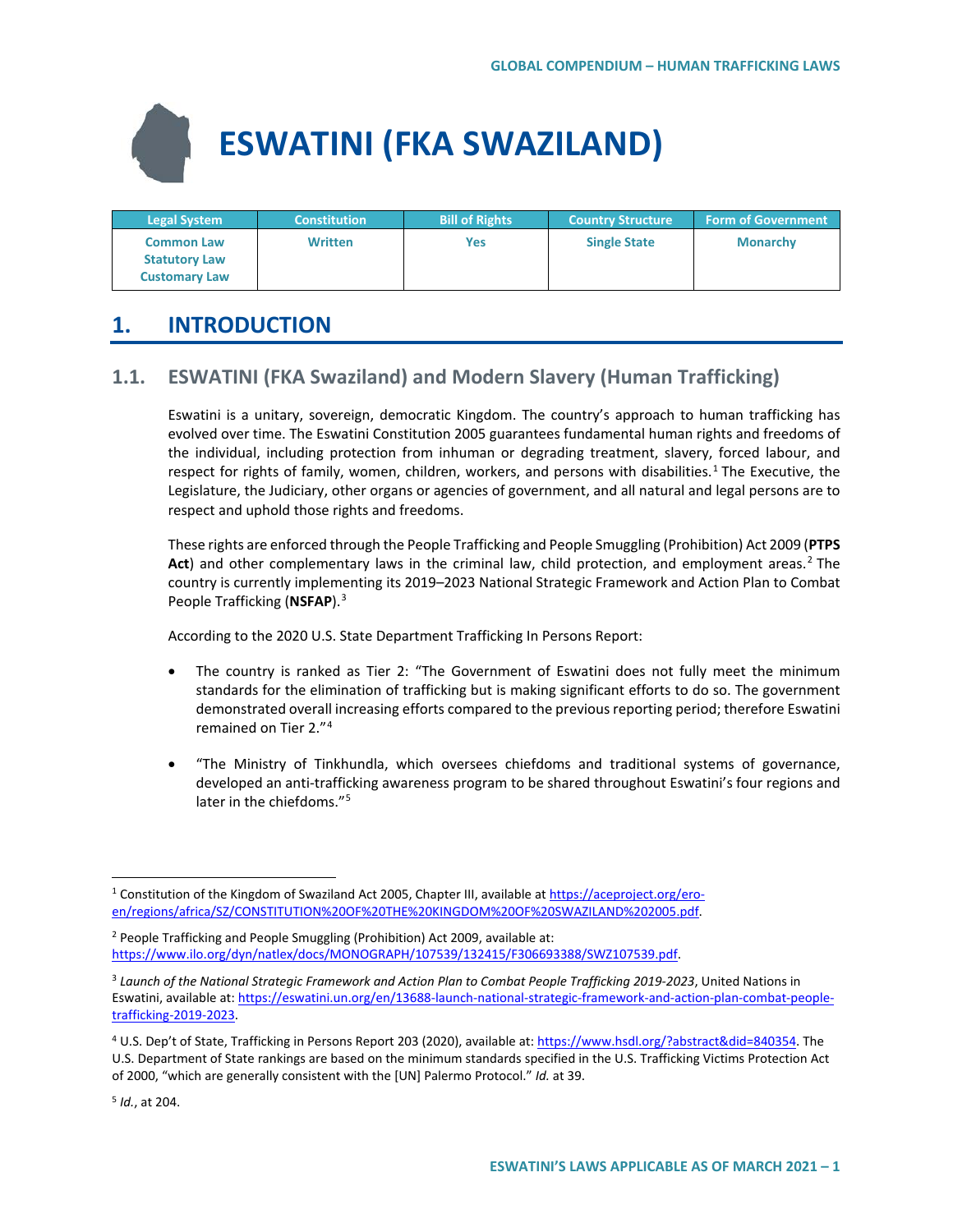It was noted in the 2018 U.S. State Department Trafficking in Persons Report that "Eswatini is a source, transit, and, to a lesser extent, destination country for men, women, and children subjected to sex trafficking and forced labor."[6](#page-1-0)

According to an article published by the United Nations, "Eswatini is a source country for human trafficking with its citizens being trafficked primarily for labour exploitation to neighboring countries (mostly South Africa and to lesser extent Mozambique). It is also a transit country for African and Asian nationals being trafficked to South Africa predominantly for labour exploitation. Emerging forms of exploitation detected are: trafficking for use in the drug trade (drug mules); and abduction of babies from hospitals or families to South Africa for the purpose of accessing government child grants."[7](#page-1-1)

Human trafficking victims in Eswatini "come primarily from poor communities with high HIV/AIDS prevalence rates. Swazi girls, particularly orphans, are subjected to sex trafficking and domestic servitude, primarily in Eswatini and South Africa. Swazis are culturally expected to participate in the seasonal weeding and harvesting of the king's fields, and there have been isolated reports that some local chiefs coerce participation in such cultural events. Swazi boys and foreign children are forced to labor in agriculture, including cattle herding, and market vending within the country. Mozambican boys migrate to Eswatini for work washing cars, herding livestock, and portering; some are subjected to forced labor. Traffickers use Eswatini as a transit country to transport foreign victims to South Africa for forced labor. Traffickers reportedly force Mozambican women into prostitution in Eswatini, or transport them through Eswatini to South Africa. Some Swazi women are forced into prostitution in South Africa after voluntarily migrating in search of work. Reports suggest labor brokers fraudulently recruit and charge excessive fees to Swazi nationals for work in South African mines—means often used to facilitate trafficking crimes. Swazi men in border communities are recruited for forced labor in South Africa's timber industry."<sup>[8](#page-1-2)</sup>

Eswatini has a number of agencies that monitor and report on human trafficking. The Constitution establishes the Commission on Human Rights and Public Administration to investigate complaints concerning alleged violations of fundamental rights and freedoms under the Constitution and to take appropriate action to correct or remedy violations through such means as are fair, proper, and effective.<sup>[9](#page-1-3)</sup> The Task Force for the Prevention of People Trafficking and People Smuggling was established under the PTPS Act to implement the Act and to formulate policies and programs to prevent and suppress people trafficking or people smuggling.<sup>[10](#page-1-4)</sup> Enforcement officers under the PTPS Act investigate and enforce offences under that Act.<sup>[11](#page-1-5)</sup>

<span id="page-1-5"></span><sup>11</sup> *Id*., Part V.

<span id="page-1-0"></span> <sup>6</sup> U.S. Dep't of State, Trafficking in Persons Report 181 (2018), available at[: https://www.state.gov/reports/2018-trafficking-in](https://www.state.gov/reports/2018-trafficking-in-persons-report/)[persons-report/.](https://www.state.gov/reports/2018-trafficking-in-persons-report/) 

<span id="page-1-1"></span><sup>7</sup> *Kingdom of Eswatini commemorates the World Day Against TIP, by launching the National Strategic Framework and Action Plan to Combat People Trafficking (2019 - 2023)*, United Nations, available at:

[https://www.unodc.org/documents/southernafrica//Stories/2019/Revised\\_Web\\_story\\_World\\_Day\\_Against\\_TIP\\_in\\_Eswatini\\_2](https://www.unodc.org/documents/southernafrica/Stories/2019/Revised_Web_story_World_Day_Against_TIP_in_Eswatini_21_August.pdf) [1\\_August.pdf.](https://www.unodc.org/documents/southernafrica/Stories/2019/Revised_Web_story_World_Day_Against_TIP_in_Eswatini_21_August.pdf)

<span id="page-1-2"></span><sup>&</sup>lt;sup>8</sup> U.S. Dep't of State, Trafficking in Persons Report 183 (2018), available at[: https://www.state.gov/reports/2018-trafficking-in](https://www.state.gov/reports/2018-trafficking-in-persons-report/)[persons-report/.](https://www.state.gov/reports/2018-trafficking-in-persons-report/) 

<span id="page-1-3"></span><sup>9</sup> Constitution of the Kingdom of Swaziland Act 2005, Chapter IX, Part 2, available at[: https://aceproject.org/ero](https://aceproject.org/ero-en/regions/africa/SZ/CONSTITUTION%20OF%20THE%20KINGDOM%20OF%20SWAZILAND%202005.pdf)[en/regions/africa/SZ/CONSTITUTION%20OF%20THE%20KINGDOM%20OF%20SWAZILAND%202005.pdf.](https://aceproject.org/ero-en/regions/africa/SZ/CONSTITUTION%20OF%20THE%20KINGDOM%20OF%20SWAZILAND%202005.pdf)

<span id="page-1-4"></span><sup>&</sup>lt;sup>10</sup> People Trafficking and People Smuggling (Prohibition) Act 2009, Part II, available at: [https://www.ilo.org/dyn/natlex/docs/MONOGRAPH/107539/132415/F306693388/SWZ107539.pdf.](https://www.ilo.org/dyn/natlex/docs/MONOGRAPH/107539/132415/F306693388/SWZ107539.pdf)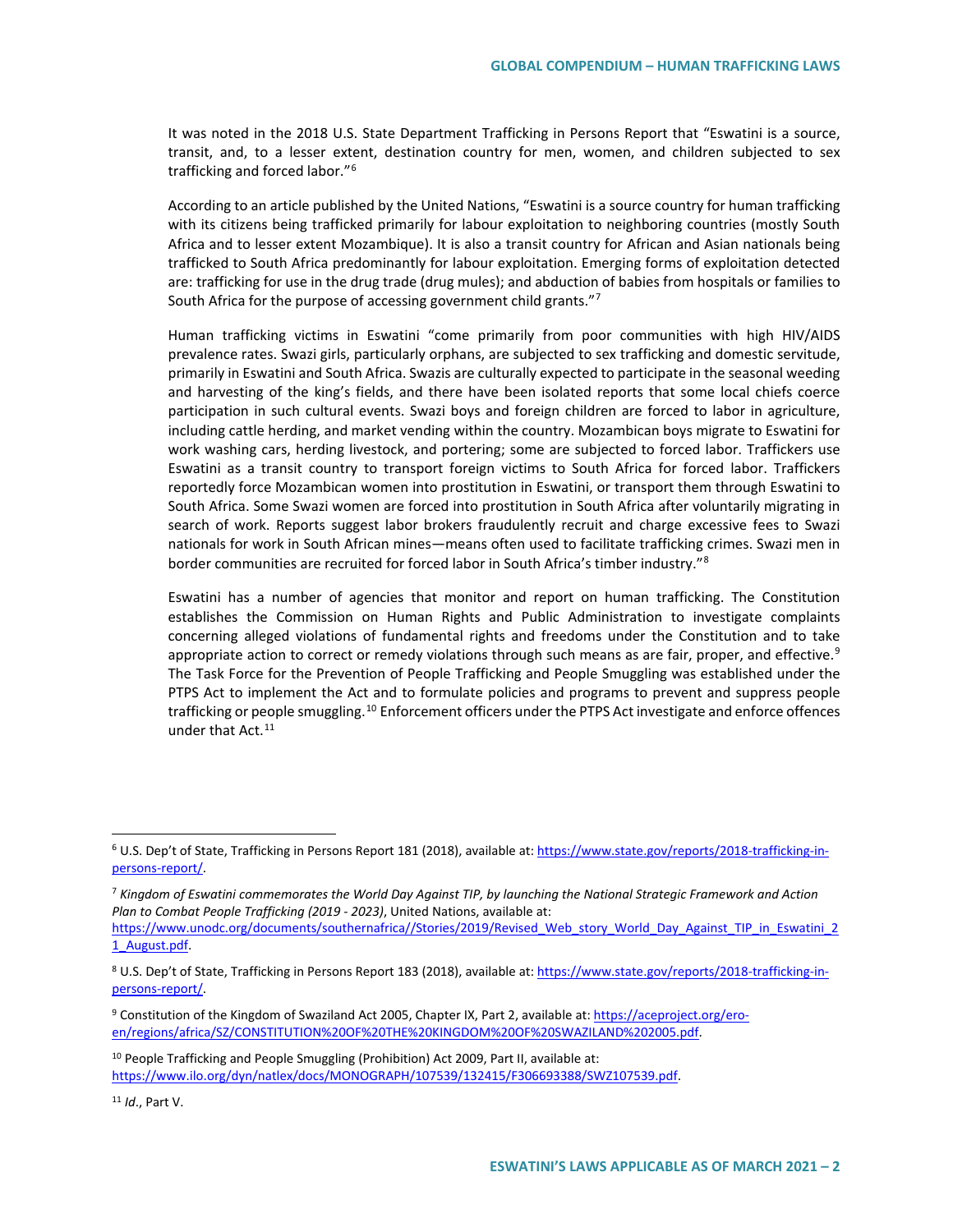# **1.2. Eswatini's Policy and Legal Position**

The country's Constitution, which is the supreme law of the country, sets out the fundamental rights and freedoms that all relevant government authorities and agencies must respect and uphold. Various statutes including the PTPS Act supplement the Constitution.

Eswatini is a party to the UN conventions that address fundamental human rights and is a party to several treaties that are relevant to the fight against human trafficking and smuggling. The treaties and conventions become part of the law of Eswatini on ratification by Parliament.<sup>[12](#page-2-0)</sup>

# **2. OVERVIEW OF ESWATINI'S LEGAL APPROACH TO COMBATING MODERN SLAVERY AND HUMAN TRAFFICKING**

# **2.1. Eswatini's Regional and International Law Obligations**

## *2.1.1. Fundamental human rights*

Eswatini is a party to the United Nations conventions that address fundamental human rights. It has acceded to or ratified the International Covenant on Civil and Political Rights (2004),<sup>[13](#page-2-1)</sup> the International Covenant on Economic, Social and Cultural Rights (2004),<sup>14</sup> the Convention on the Elimination of All Forms of Discrimination against Women (2004),<sup>[15](#page-2-3)</sup> and the Convention on the Rights of the Child (1995).<sup>[16](#page-2-4)</sup> It is also involved in human rights initiatives through a number of voluntary pledges and commitments, including its participation in the African Charter on Human and Peoples' Rights<sup>[17](#page-2-5)</sup> and the African Charter on the Rights and Welfare of the Child.<sup>[18](#page-2-6)</sup>

<span id="page-2-0"></span><sup>&</sup>lt;sup>12</sup> Constitution of the Kingdom of Swaziland Act 2005, section 238(2), available at[: https://aceproject.org/ero](https://aceproject.org/ero-en/regions/africa/SZ/CONSTITUTION%20OF%20THE%20KINGDOM%20OF%20SWAZILAND%202005.pdf)[en/regions/africa/SZ/CONSTITUTION%20OF%20THE%20KINGDOM%20OF%20SWAZILAND%202005.pdf.](https://aceproject.org/ero-en/regions/africa/SZ/CONSTITUTION%20OF%20THE%20KINGDOM%20OF%20SWAZILAND%202005.pdf)

<span id="page-2-1"></span><sup>&</sup>lt;sup>13</sup> International Covenant on Civil and Political Rights: Signatories, United Nations Treaty Collection, available at: [https://treaties.un.org/pages/ViewDetails.aspx?src=treaty&mtdsg\\_no=iv-4&chapter=4&clang=\\_en.](https://treaties.un.org/pages/ViewDetails.aspx?src=treaty&mtdsg_no=iv-4&chapter=4&clang=_en)

<span id="page-2-2"></span><sup>&</sup>lt;sup>14</sup> International Covenant on Economic, Social and Cultural Rights: Signatories, United Nations Treaty Collection, available at: [https://treaties.un.org/Pages/ViewDetails.aspx?src=TREATY&mtdsg\\_no=IV-3&chapter=4.](https://treaties.un.org/Pages/ViewDetails.aspx?src=TREATY&mtdsg_no=IV-3&chapter=4) 

<span id="page-2-3"></span><sup>15</sup> Convention on the Elimination of All Forms of Discrimination against Women: Signatories, United Nations Treaty Collection, available at[: https://treaties.un.org/Pages/ViewDetails.aspx?src=TREATY&mtdsg\\_no=IV-8&chapter=4.](https://treaties.un.org/Pages/ViewDetails.aspx?src=TREATY&mtdsg_no=IV-8&chapter=4)

<span id="page-2-4"></span><sup>&</sup>lt;sup>16</sup> United Nations Convention on the Rights of the Child: Signatories, United Nations Treaty Collection, available at: [https://treaties.un.org/Pages/ViewDetails.aspx?src=IND&mtdsg\\_no=IV-11&chapter=4.](https://treaties.un.org/Pages/ViewDetails.aspx?src=IND&mtdsg_no=IV-11&chapter=4)

<span id="page-2-5"></span><sup>&</sup>lt;sup>17</sup> African Charter on Human and Peoples' Rights, available at[: https://au.int/sites/default/files/treaties/36390-treaty-0011\\_-](https://au.int/sites/default/files/treaties/36390-treaty-0011_-_african_charter_on_human_and_peoples_rights_e.pdf) [\\_african\\_charter\\_on\\_human\\_and\\_peoples\\_rights\\_e.pdf.](https://au.int/sites/default/files/treaties/36390-treaty-0011_-_african_charter_on_human_and_peoples_rights_e.pdf)

<span id="page-2-6"></span><sup>18</sup> African Charter on the Rights and Welfare of the Child, available at: [https://au.int/sites/default/files/treaties/36804-treaty](https://au.int/sites/default/files/treaties/36804-treaty-african_charter_on_rights_welfare_of_the_child.pdf)african charter on rights welfare of the child.pdf.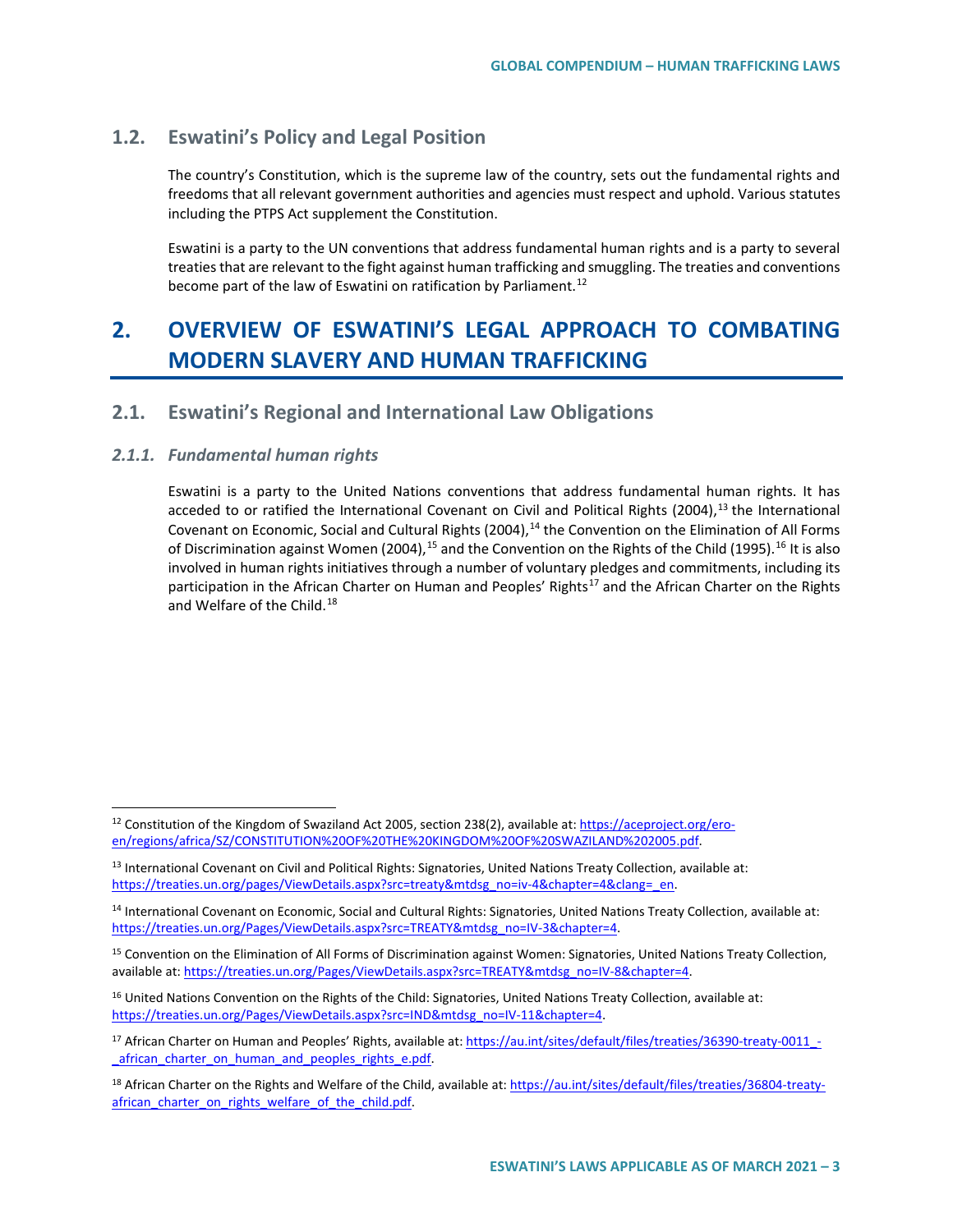## *2.1.2. Slavery and trafficking*

Eswatini is a party to several treaties that are relevant to the fight against human trafficking and smuggling. It has ratified the Protocol to Prevent, Suppress and Punish Trafficking in Persons, Especially Women and Children (2012)<sup>[19](#page-3-0)</sup> and the Convention against Transnational Organized Crime ([20](#page-3-1)12).<sup>20</sup>

## *2.1.3. Effect under Eswatini's law*

Section 238 of the Constitution provides that the Government may sign an international treaty or convention in the name of the Crown.<sup>[21](#page-3-2)</sup> However, the treaty or convention does not become binding on the Government until an Act of Parliament or a resolution of at least two-thirds of the members at a joint sitting of the two Chambers of Parliament ratify or accede to the treaty or convention.<sup>[22](#page-3-3)</sup> Unless it is self-executing, a treaty or convention becomes law in Eswatini only when enacted into law by Parliament.<sup>[23](#page-3-4)</sup>

# **2.2. Human Rights Protections Under Eswatini's Law**

Chapter III of the Eswatini Constitution 2005 provides for fundamental human rights and freedoms.<sup>[24](#page-3-5)</sup> Those rights and freedoms include protection from torture or inhuman or degrading treatment or punishment, protection from slavery and forced labour, rights and freedoms of women and children, and the right to practise a profession and to carry on any lawful occupation, trade, or business.

The Eswatini legal framework with respect to human rights is thus derived from its Constitution in the first instance and backed up by specific domestic legislation. Refer to Section 3.

Section 14(2) of the Constitution provides that the Executive, the Legislature, the Judiciary, other government organs or agencies and, where applicable, all natural and legal persons in the country shall respect and uphold the fundamental rights and freedoms enshrined in Chapter III.<sup>[25](#page-3-6)</sup>

# **2.3. Criminalization of Modern Slavery**

The PTPS Act creates the offence of people trafficking and trafficking in children.<sup>[26](#page-3-7)</sup> Other laws that create offences include:

<span id="page-3-4"></span><sup>23</sup> *Id*., section 238(a).

<span id="page-3-5"></span><sup>24</sup> *Id*., Chapter III.

<span id="page-3-0"></span><sup>&</sup>lt;sup>19</sup> Protocol to Prevent, Suppress and Punish Trafficking in Persons, Especially Women and Children, supplementing the United Nations Convention against Transnational Organized Crime: Signatories, United Nations Treaty Collection, available at: [https://treaties.un.org/Pages/ViewDetails.aspx?src=TREATY&mtdsg\\_no=XVIII-12-a&chapter=18.](https://treaties.un.org/Pages/ViewDetails.aspx?src=TREATY&mtdsg_no=XVIII-12-a&chapter=18)

<span id="page-3-1"></span><sup>&</sup>lt;sup>20</sup> United Nations Convention against Transnational Organized Crime: Signatories, United Nations Treaty Collection, available at: [https://treaties.un.org/pages/ViewDetails.aspx?src=TREATY&mtdsg\\_no=XVIII-12&chapter=18&clang=\\_en.](https://treaties.un.org/pages/ViewDetails.aspx?src=TREATY&mtdsg_no=XVIII-12&chapter=18&clang=_en)

<span id="page-3-2"></span><sup>&</sup>lt;sup>21</sup> Constitution of the Kingdom of Swaziland Act 2005, section 238, available at[: https://aceproject.org/ero](https://aceproject.org/ero-en/regions/africa/SZ/CONSTITUTION%20OF%20THE%20KINGDOM%20OF%20SWAZILAND%202005.pdf)[en/regions/africa/SZ/CONSTITUTION%20OF%20THE%20KINGDOM%20OF%20SWAZILAND%202005.pdf.](https://aceproject.org/ero-en/regions/africa/SZ/CONSTITUTION%20OF%20THE%20KINGDOM%20OF%20SWAZILAND%202005.pdf)

<span id="page-3-3"></span><sup>22</sup> *Id*., section 238(b).

<span id="page-3-6"></span><sup>25</sup> *Id*., section 14(2).

<span id="page-3-7"></span><sup>&</sup>lt;sup>26</sup> People Trafficking and People Smuggling (Prohibition) Act 2009, section sections 12 and 13, available at: [https://www.ilo.org/dyn/natlex/docs/MONOGRAPH/107539/132415/F306693388/SWZ107539.pdf.](https://www.ilo.org/dyn/natlex/docs/MONOGRAPH/107539/132415/F306693388/SWZ107539.pdf)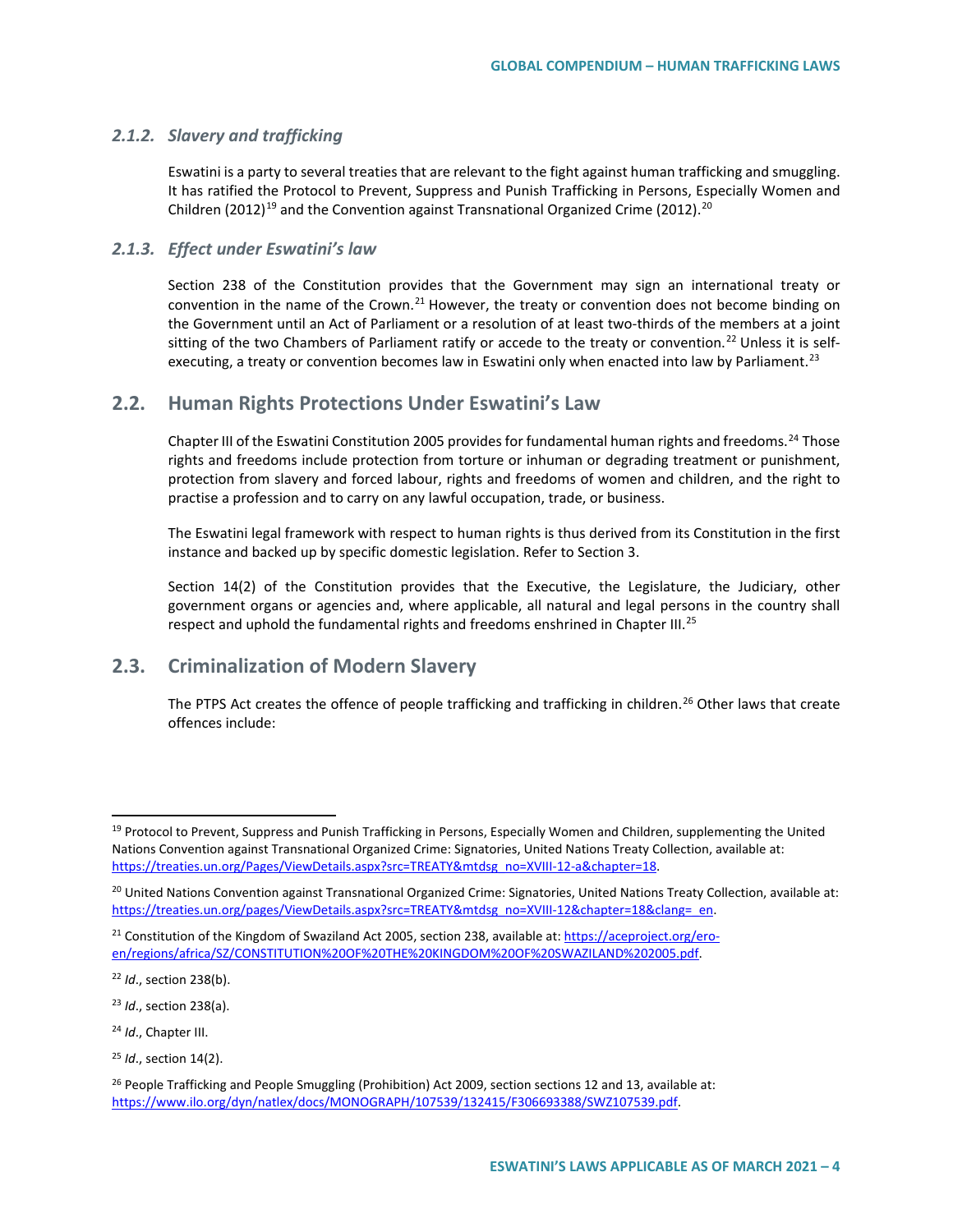- Sexual Offences and Domestic Violence Act 2018 (**SODVA**), which prohibits commercial sexual exploitation;<sup>[27](#page-4-0)</sup>
- Children Protection and Welfare Act 2012, which prohibits forced labour, prohibits hazardous work for children, and prohibits using children in illicit activities; $^{28}$  $^{28}$  $^{28}$  and
- Employment Act 1980, which prohibits forced labor.<sup>[29](#page-4-2)</sup>

# **2.4. Supply Chain Reporting**

Eswatini does not have any laws or policies that specifically require supply chain reporting on human trafficking.

# **2.5. Investigation, Prosecution, and Enforcement**

# *2.5.1. Investigation and prosecution of criminal offenses*

Police officers, immigration officers, and customs officers enforce the PTPS Act.<sup>[30](#page-4-3)</sup> But no prosecution for an offence under the Act shall be instituted except by or with the written consent of the Director of Public Prosecution. [31](#page-4-4) Enforcement officers under the PTPS Act have all powers necessary to carry out an investigation for any offence under that Act.<sup>[32](#page-4-5)</sup> Those officers may arrest without warrant persons found committing, attempting to commit, or abetting the commission of an offence and persons whom the officer reasonably suspects of being engaged in committing, attempting to commit, or abetting the commission of an offence.<sup>[33](#page-4-6)</sup> Those officers also have search and seizure powers with or without warrants and the power to require persons to attend examinations and produce all required documents.<sup>[34](#page-4-7)</sup> The officers also can protect trafficked persons under the PTPS Act.<sup>[35](#page-4-8)</sup>

The Labour Commissioner is responsible for enforcement of the Employment Act offences, and the Commissioner appoints inspectors to assist in that role.<sup>[36](#page-4-9)</sup>

Police officers of the Royal Eswatini Police Service are generally responsible for enforcement of other criminal laws. Members of a special unit within the Police Service—the Domestic Violence, Child Protection

<span id="page-4-0"></span> $27$  Sexual Offences and Domestic Violence Act 2018, section 13, available at: [https://www.ilo.org/dyn/natlex/docs/SERIAL/108709/134536/F1384531235/SWZ108709%20Eng.pdf.](https://www.ilo.org/dyn/natlex/docs/SERIAL/108709/134536/F1384531235/SWZ108709%20Eng.pdf)

<span id="page-4-1"></span><sup>&</sup>lt;sup>28</sup> Children Protection and Welfare Act 2012, sections 232 and 233, available at[: https://gazettes.africa/archive/sz/2011/sz](https://gazettes.africa/archive/sz/2011/sz-government-gazette-dated-2011-02-25-no-16.pdf)[government-gazette-dated-2011-02-25-no-16.pdf.](https://gazettes.africa/archive/sz/2011/sz-government-gazette-dated-2011-02-25-no-16.pdf)

<span id="page-4-2"></span><sup>29</sup> Employment Act 1980, Part XIV, available at[: https://www.ilo.org/dyn/travail/docs/2179/Employment%20Act%201980.pdf.](https://www.ilo.org/dyn/travail/docs/2179/Employment%20Act%201980.pdf) 

<span id="page-4-3"></span><sup>&</sup>lt;sup>30</sup> People Trafficking and People Smuggling (Prohibition) Act 2009, section 26, available at: [https://www.ilo.org/dyn/natlex/docs/MONOGRAPH/107539/132415/F306693388/SWZ107539.pdf.](https://www.ilo.org/dyn/natlex/docs/MONOGRAPH/107539/132415/F306693388/SWZ107539.pdf)

<span id="page-4-4"></span><sup>31</sup> *Id*., section 40.

<span id="page-4-5"></span><sup>32</sup> *Id*., section 27.

<span id="page-4-6"></span><sup>33</sup> *Id*., section 28.

<span id="page-4-7"></span><sup>34</sup> *Id*., sections 29, 30, and 33.

<span id="page-4-8"></span><sup>35</sup> *Id*., Part VI.

<span id="page-4-9"></span><sup>&</sup>lt;sup>36</sup> Employment Act 1980, sections 7, 8, and 9, available at: [https://www.ilo.org/dyn/travail/docs/2179/Employment%20Act%201980.pdf.](https://www.ilo.org/dyn/travail/docs/2179/Employment%20Act%201980.pdf)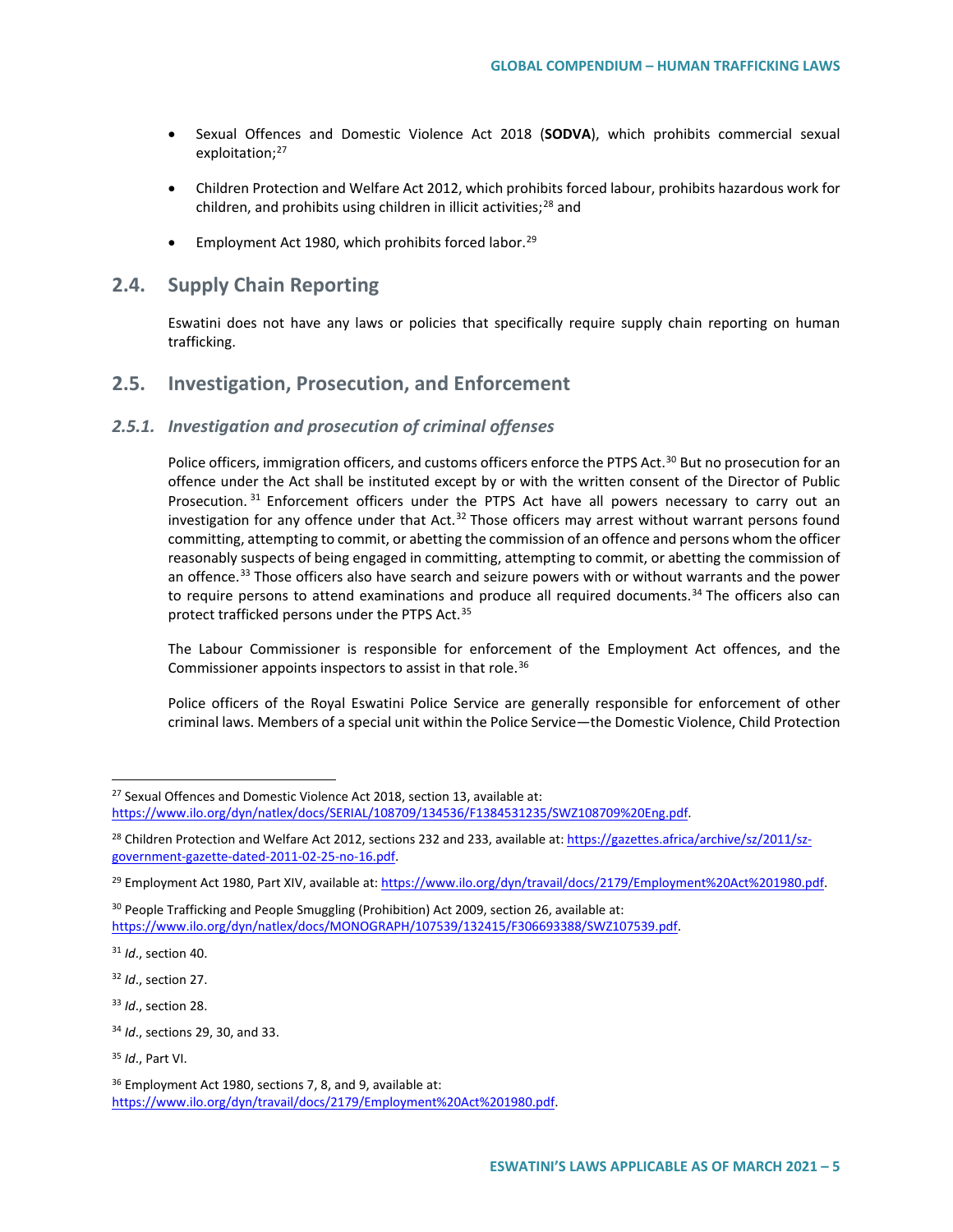and Sexual Offences Unit or equivalent—enforce the SODVA.<sup>[37](#page-5-0)</sup> Under SODVA, the investigation and prosecutorial process is approached in a victim-centred manner. The law enforcement officer must inform the victims of the availability of counselling and other protective services.<sup>[38](#page-5-1)</sup> The SODVA requires that medical treatment minimize the effects of secondary trauma on the victim.<sup>[39](#page-5-2)</sup> The SODVA also establishes victim and witness protection measures to facilitate safe communication with officials, such as police and magistrates, requires the use of child-friendly courts for child victims, and establishes several additional protections for child witnesses.<sup>[40](#page-5-3)</sup> The SODVA creates protective measures to support children during trial.<sup>[41](#page-5-4)</sup> The Government uses a victim-centred approach throughout the referral process, and it has improved coordination between law enforcement, the judiciary, and victim protection providers. The Government encourages victims to assist in investigations by providing witness protection services, as well as transportation and housing, as needed.

*2.5.2. Mutual assistance/international cooperation*

Refer to Section 2.1.

# **3. ESWATINI'S FEDERAL CRIMINAL OFFENSES RELATING TO SLAVERY, SLAVERY-LIKE CONDITIONS, AND HUMAN TRAFFICKING**

# **3.1. Overview of Criminal Offenses**

Eswatini has several legal structures addressing offences and penalties relating to slavery, slavery-like conditions, and human trafficking, including the PTPS Act and the laws described in Section 2.3.



<span id="page-5-0"></span><sup>37</sup> Sexual Offences and Domestic Violence Act 2018, section 13, available at:

<span id="page-5-1"></span><sup>38</sup> *Id*., section 72.

<span id="page-5-2"></span><sup>39</sup> *Id*., section 76.

<span id="page-5-3"></span><sup>40</sup> *Id*., Part XXVIII.

<span id="page-5-4"></span><sup>41</sup> *Id*., Part XXIX.

[https://www.ilo.org/dyn/natlex/docs/SERIAL/108709/134536/F1384531235/SWZ108709%20Eng.pdf.](https://www.ilo.org/dyn/natlex/docs/SERIAL/108709/134536/F1384531235/SWZ108709%20Eng.pdf)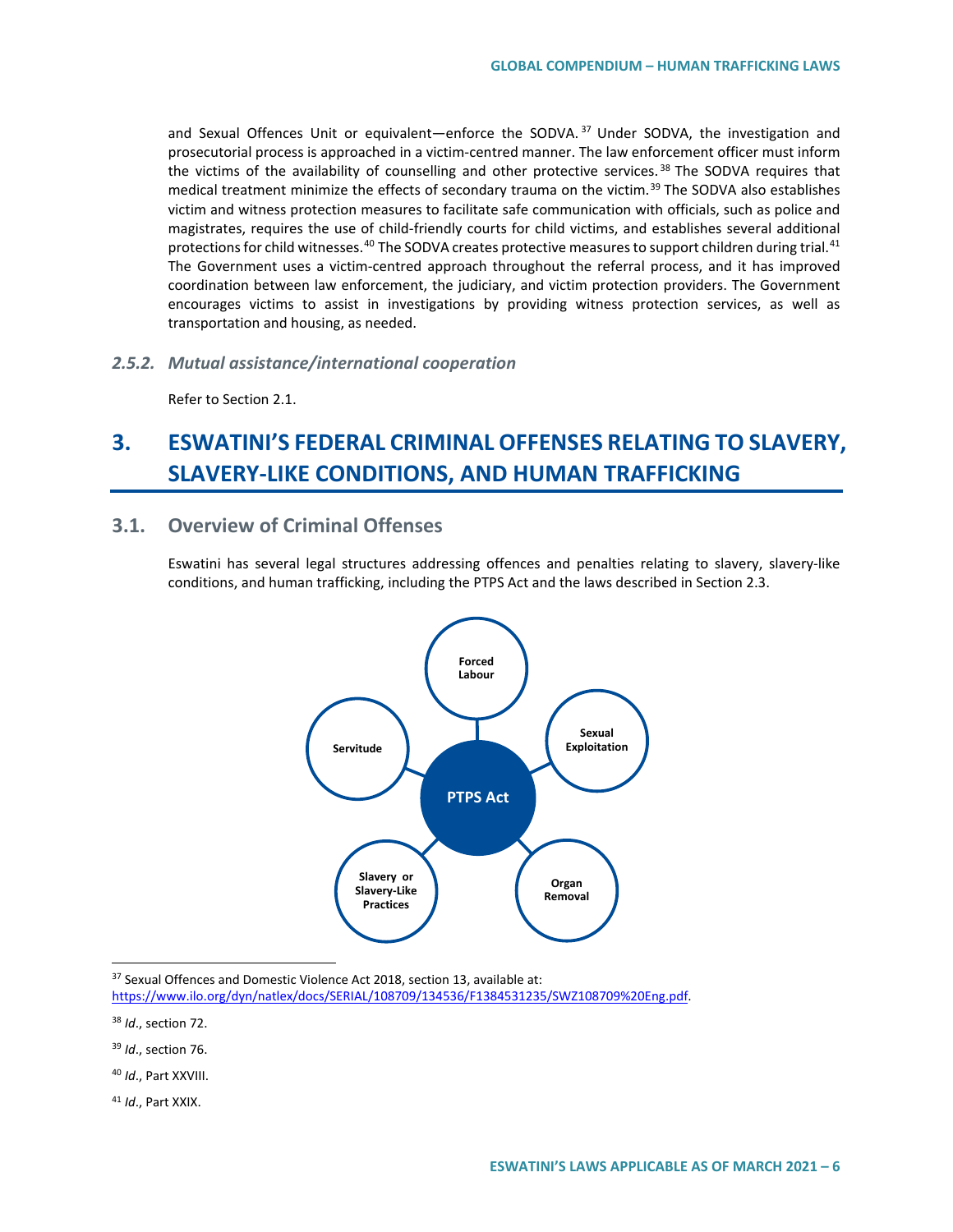# **3.2. Slavery Offenses Under the Criminal Code**

# *3.2.1. General*

Section 17(1) of the Eswatini Constitution provides that a person shall not be held in slavery or servitude.<sup>[42](#page-6-0)</sup>

Eswatini adopted the PTPS Act in 2010 to target human trafficking. Various provisions of the PTPS Act have broad scope to prohibit human trafficking.

Section 12 provides that a person who recruits, transports, transfers, harbours, receives, employs, maintains, or holds any person or persons for the purpose of exploitation by (a) threat; (b) use of force or other forms of coercion; (c) abduction; (d) fraud; (e) deception; (f) abuse of power, law, or legal process; (g) abuse of the position of vulnerability of a person to an act of trafficking in persons; or (h) the giving or receiving of payments or benefits to obtain the consent of a person having control over the trafficked person, commits an offence and may be punished by imprisonment not exceeding 20 years.<sup>[43](#page-6-1)</sup>

The PTPS Act defines a number of terms in section 2.

- "Exploitation" includes all forms of sexual exploitation, forced labour or services, slavery or practices similar to slavery, servitude, or the removal of human organs.
- "Maintains" means, in relation to labour services, to secure continued performance regardless of the trafficked person's initial agreement to perform the service.
- "People trafficking" means the recruiting, transporting, transferring, harbouring, providing, or receiving of a person for the purpose of exploitation.
- "Trafficked person" means any person who is the victim or object of an act of people trafficking.
- "Slavery" includes a situation where a person is compelled to work through force, coercion, inducement, or fraud without pay or pay below subsistence.<sup>[44](#page-6-2)</sup>

Section 13 provides that a person "recruits, transports, transfers, harbours, obtains, receives, employs, maintains or holds any person or persons knowing or in reckless disregard that the person is a child," for the purpose of exploitation, commits an offence and is, on conviction, liable to a term of imprisonment not exceeding 25 years.<sup>[45](#page-6-3)</sup> A child is defined as a person under the age of 18 years.<sup>[46](#page-6-4)</sup>

Section 14 provides that a person who profits from the exploitation of a trafficked person commits an offence and is, on conviction, liable to a term of imprisonment not exceeding 15 years and to a fine not exceeding SZL 800,000.[47](#page-6-5)

<span id="page-6-0"></span><sup>42</sup> Constitution of the Kingdom of Swaziland Act 2005, section 17(1), available at: [https://aceproject.org/ero](https://aceproject.org/ero-en/regions/africa/SZ/CONSTITUTION%20OF%20THE%20KINGDOM%20OF%20SWAZILAND%202005.pdf)[en/regions/africa/SZ/CONSTITUTION%20OF%20THE%20KINGDOM%20OF%20SWAZILAND%202005.pdf.](https://aceproject.org/ero-en/regions/africa/SZ/CONSTITUTION%20OF%20THE%20KINGDOM%20OF%20SWAZILAND%202005.pdf)

<span id="page-6-1"></span> $43$  People Trafficking and People Smuggling (Prohibition) Act 2009, section 12, available at: [https://www.ilo.org/dyn/natlex/docs/MONOGRAPH/107539/132415/F306693388/SWZ107539.pdf.](https://www.ilo.org/dyn/natlex/docs/MONOGRAPH/107539/132415/F306693388/SWZ107539.pdf)

<span id="page-6-2"></span><sup>44</sup> *Id*., section 2.

<span id="page-6-3"></span><sup>45</sup> *Id*., section 13.

<span id="page-6-4"></span><sup>46</sup> *Id*., section 2.

<span id="page-6-5"></span><sup>47</sup> *Id*., section 14.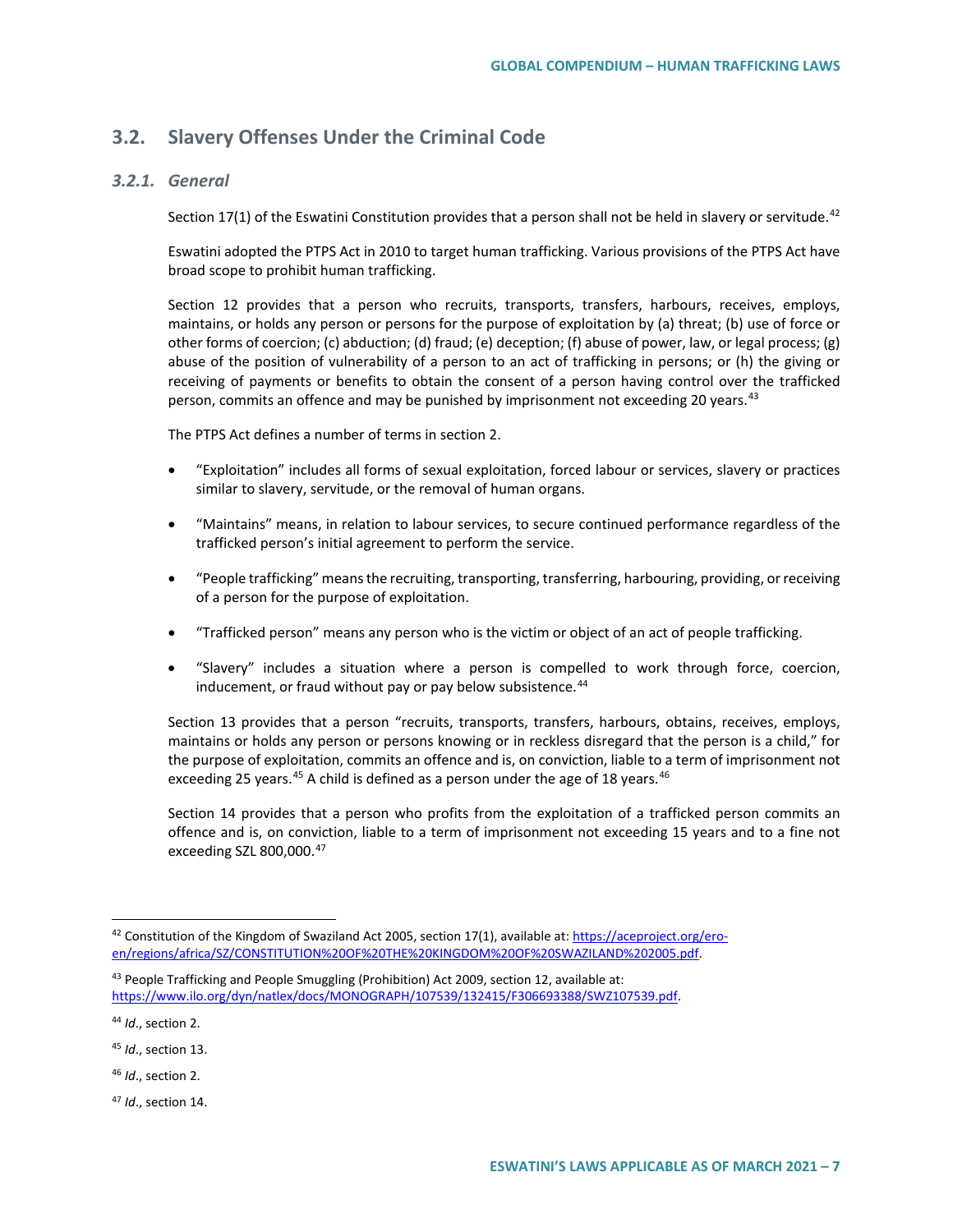Section 15 provides that a person who intentionally facilitates, by any unlawful means, the continued presence of a trafficked person in a receiving country in order to obtain a financial or other material benefit commits an offence and is, on conviction, liable to a term of imprisonment not exceeding 15 years, a fine not exceeding SZL 50,000, or both.<sup>[48](#page-7-0)</sup> Unlawful means for this purpose includes producing, providing, or procuring false travel or identity documents in respect of the trafficked person.<sup>[49](#page-7-1)</sup>

Section 16 provides that it is not a defence to a prosecution that the trafficked person consented to the act of people trafficking or to the exploitation.<sup>[50](#page-7-2)</sup>

Section 18(1) provides that a person who makes, obtains, gives, sells, or possesses a fraudulent travel or identity document for the purpose of facilitating an act of people trafficking commits an offence and is, on conviction, liable to a term of imprisonment not exceeding 15 years, a fine not exceeding SZL 50,000, or both.<sup>[51](#page-7-3)</sup>

Section 18(2) provides that a person who recruits, transports, transfers, harbours, obtains, receives, maintains, or holds any person or persons for the purpose of exploitation by destroying, concealing, removing, confiscating, or possessing any actual or purported travel or passport or identity document of another commits an offence and shall, on conviction, be liable to imprisonment for a term not exceeding 18 years. $52$ 

Offences are also committed for recruiting persons to participate in the commission of the act of people trafficking, providing premises, equipment, or other facilities for the act of people trafficking, or providing services for that purpose.<sup>[53](#page-7-5)</sup> A person who commits these offences shall, on conviction, be liable to a term of imprisonment not exceeding 10 years, a fine of not more than SZL 20,000, or both.

Commercial sexual exploitation is also an offence under section 13 of the SODVA, and, on conviction, a person is liable to pay a fine not exceeding SZL 100,000, a term of imprisonment not exceeding 20 years, or both, but where the victim is a child (under 18 years of age) the term of imprisonment is a term not exceeding 25 years. $54$ 

## *3.2.2. Extraterritorial application*

Section 3 of the PTPS Act provides that the PTPS Act applies, regardless of whether the conduct constituting the offence took place inside or outside Eswatini if:

• Eswatini is the receiving country or the exploitation occurs in Eswatini; or

<span id="page-7-0"></span> <sup>48</sup> *Id*., section 15.

<span id="page-7-1"></span><sup>49</sup> *Id*.

<span id="page-7-2"></span><sup>50</sup> *Id*., section 16.

<span id="page-7-3"></span><sup>51</sup> *Id*., section 18(1).

<span id="page-7-4"></span><sup>52</sup> *Id*., section 18(2).

<span id="page-7-5"></span><sup>53</sup> *Id*., section 57.

<span id="page-7-6"></span><sup>54</sup> Sexual Offences and Domestic Violence Act 2018, section 13, available at: [https://www.ilo.org/dyn/natlex/docs/SERIAL/108709/134536/F1384531235/SWZ108709%20Eng.pdf.](https://www.ilo.org/dyn/natlex/docs/SERIAL/108709/134536/F1384531235/SWZ108709%20Eng.pdf)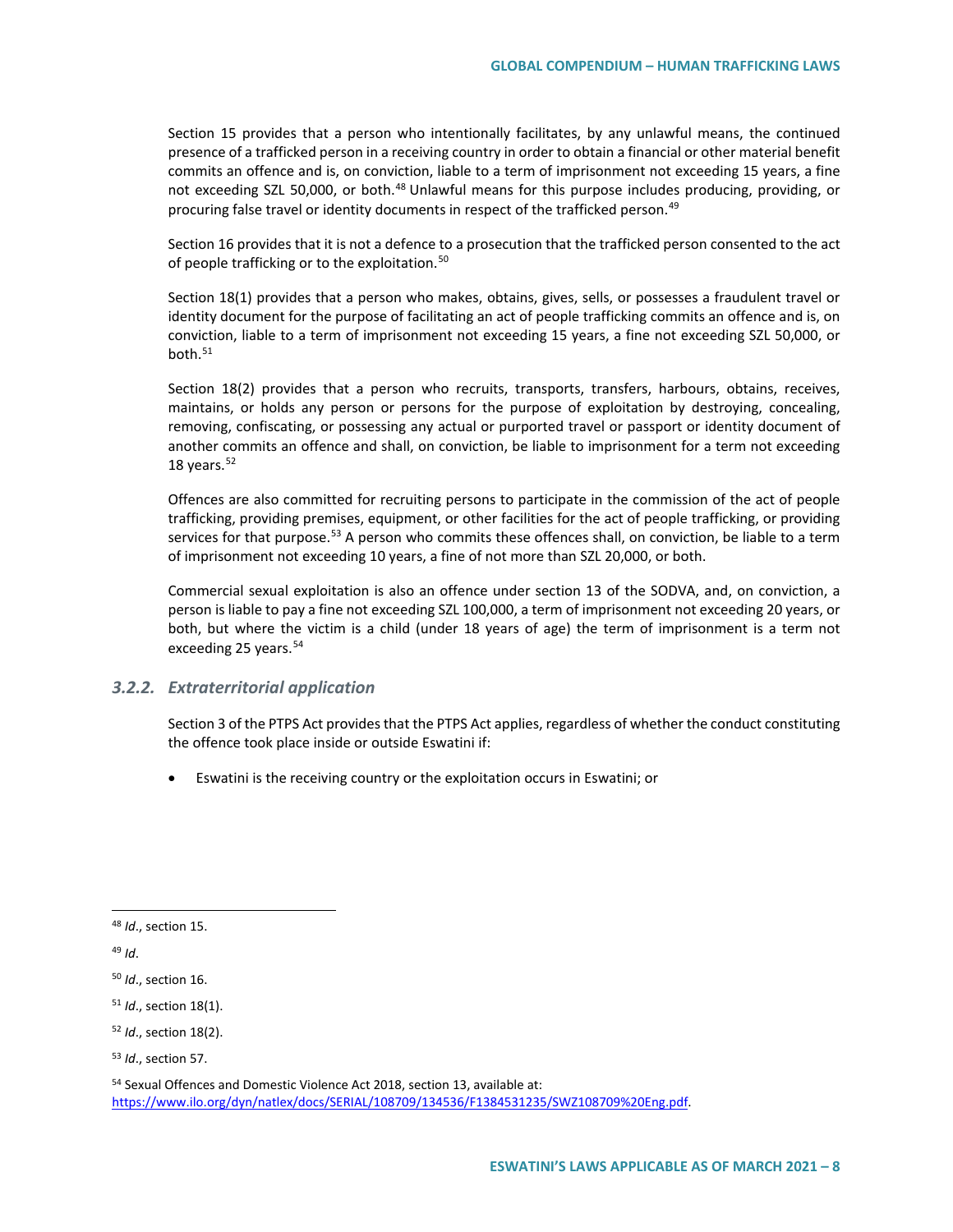• The people trafficking starts in Eswatini or transits Eswatini, though the receiving country is another country.[55](#page-8-0)

Section 4 provides that any offence under the PTPS Act committed (a) on the high seas on board a ship or an aircraft registered in Eswatini; (b) by a citizen or permanent resident of Eswatini on the high seas on board any ship or on any aircraft; or (c) by a citizen or permanent resident of Eswatini in any place outside and beyond the limits of Eswatini, may be handled as if it had been committed at any place within Eswatini.[56](#page-8-1)

# **3.3. Slavery-Like Offenses in Eswatini's Legal Order**

## *3.3.1. Servitude*

Servitude is prohibited under the Constitution.<sup>[57](#page-8-2)</sup> It also is included in the definition of exploitation under the PTPS Act and is, therefore, a criminal offence under that Act, punishable as set out in Section 3.2.1.<sup>[58](#page-8-3)</sup>

#### *3.3.2. Forced labor*

#### *3.3.2.1 Constitution of Eswatini*

Section 17(2) of the Constitution provides that a person shall not be required to perform forced labour.<sup>[59](#page-8-4)</sup> Section 17(3) provides that, for the purposes of this section, the expression "forced labour" does not include any labour:

- required because of the sentence or order of a court;
- required of any person while that person is lawfully detained which, though not required by the sentence or order of the court, is reasonably necessary for the hygiene or maintenance of the place at which that person is detained;
- required of members of a disciplined force as part of their duties or, in the case of a person who has conscientious objections to service as a member of a naval, military, or air force, any labour that the person is required by law to perform in place of that service;
- reasonably required during a period of public emergency or in the event of any other emergency or calamity that threatens the life or well-being of the community; or
- reasonably required as part of reasonable and normal parental, cultural, communal, or other civic obligations, unless it is repugnant to the general principles of humanity.<sup>[60](#page-8-5)</sup>

<span id="page-8-5"></span><sup>60</sup> *Id*., section 17(3).

<span id="page-8-0"></span> <sup>55</sup> People Trafficking and People Smuggling (Prohibition) Act 2009, section 3, available at: [https://www.ilo.org/dyn/natlex/docs/MONOGRAPH/107539/132415/F306693388/SWZ107539.pdf.](https://www.ilo.org/dyn/natlex/docs/MONOGRAPH/107539/132415/F306693388/SWZ107539.pdf)

<span id="page-8-1"></span><sup>56</sup> *Id*., section 4.

<span id="page-8-2"></span><sup>57</sup> Constitution of the Kingdom of Swaziland Act 2005, section 17(1), available at: [https://aceproject.org/ero](https://aceproject.org/ero-en/regions/africa/SZ/CONSTITUTION%20OF%20THE%20KINGDOM%20OF%20SWAZILAND%202005.pdf)[en/regions/africa/SZ/CONSTITUTION%20OF%20THE%20KINGDOM%20OF%20SWAZILAND%202005.pdf.](https://aceproject.org/ero-en/regions/africa/SZ/CONSTITUTION%20OF%20THE%20KINGDOM%20OF%20SWAZILAND%202005.pdf)

<span id="page-8-3"></span><sup>58</sup> People Trafficking and People Smuggling (Prohibition) Act 2009, section 2, available at: [https://www.ilo.org/dyn/natlex/docs/MONOGRAPH/107539/132415/F306693388/SWZ107539.pdf.](https://www.ilo.org/dyn/natlex/docs/MONOGRAPH/107539/132415/F306693388/SWZ107539.pdf)

<span id="page-8-4"></span><sup>59</sup> Constitution of the Kingdom of Swaziland Act 2005, section 17(2), available at: [https://aceproject.org/ero](https://aceproject.org/ero-en/regions/africa/SZ/CONSTITUTION%20OF%20THE%20KINGDOM%20OF%20SWAZILAND%202005.pdf)[en/regions/africa/SZ/CONSTITUTION%20OF%20THE%20KINGDOM%20OF%20SWAZILAND%202005.pdf.](https://aceproject.org/ero-en/regions/africa/SZ/CONSTITUTION%20OF%20THE%20KINGDOM%20OF%20SWAZILAND%202005.pdf)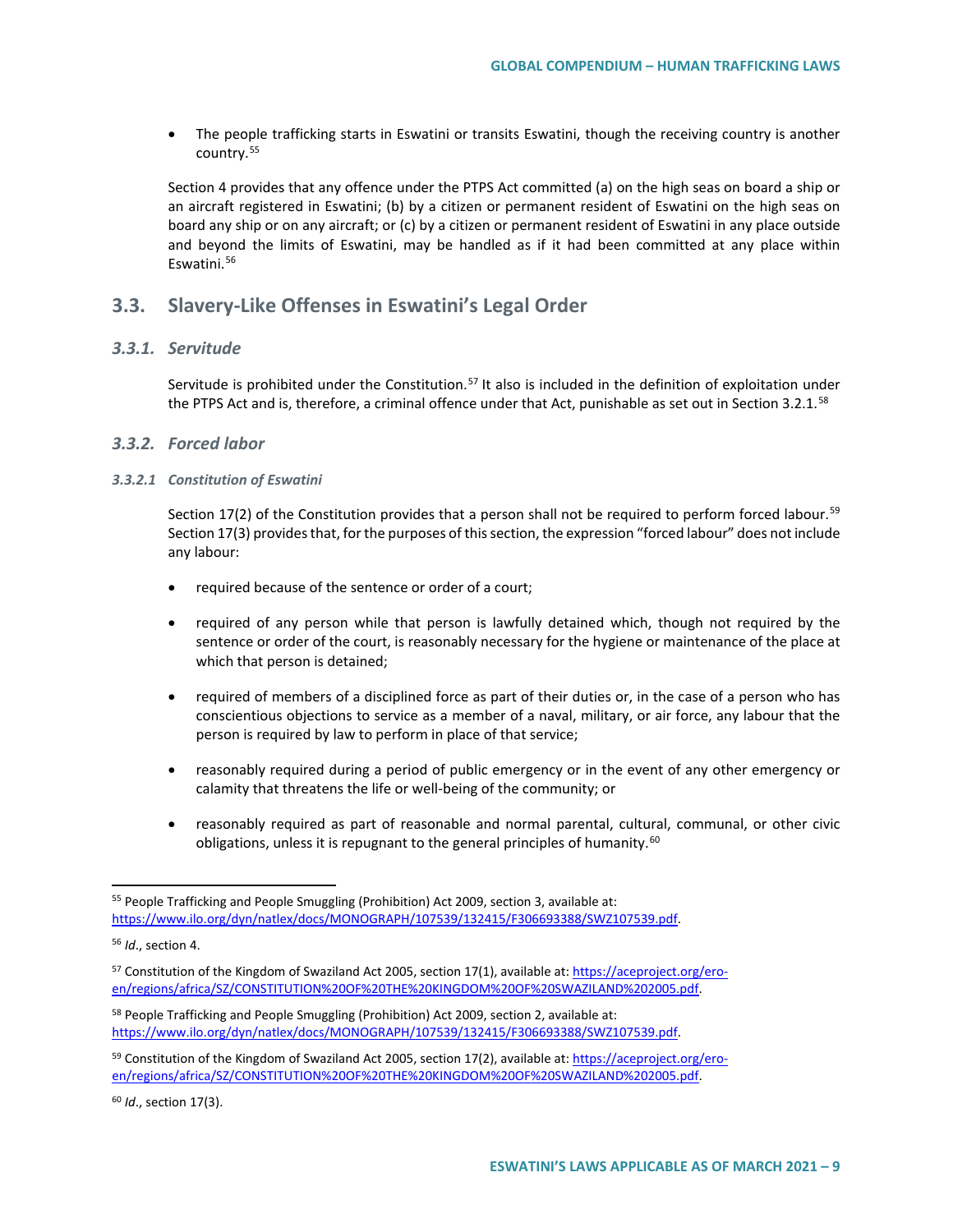#### *3.3.2.2 PTPS Act*

Forced labour is included in the definition of exploitation under the PTPS Act and is, therefore, a criminal offence under that Act, punishable as set out in Section 3.2.1.<sup>[61](#page-9-0)</sup>

#### *3.3.2.3 Employment Act*

In addition, section 145 of the Employment Act 1980 provides that any person who exacts or imposes forced labour or causes or permits forced labour to be exacted or imposed shall be guilty of an offence and liable to a fine of SZL 500 or to imprisonment for six months.  $62$ 

Section 144 defines forced labour as the following:

(1) "Forced labour" means all work or service which is exacted from any person under threat of any penalty and which the person has not offered to perform voluntarily, but does not include:

(a) any military work or service compelled by compulsory military service law;

(b) any work or service required because of a conviction in a court of law;

(c) any work or service compelled in case of emergency, war, calamity, or threatened calamity such as fire, flood, famine, earthquake, epidemic, epizootic disease, invasion by animals, insect pests, or plant diseases, and in general any circumstances which might endanger the existence or well-being of the whole or part of the population; or

(d) communal services of a kind which community members are to perform for the community and not for purposes of their financial gain.

(2) No work or service specified in paragraphs (a), (b), (c), or (d) of sub-section (1) shall be imposed as a means of:

(i) political coercion or education or as a punishment for holding or expressing political views or views ideologically opposed to the established political, social, or economic system;

- (ii) mobilizing and using labour for purposes of economic development;
- (iii) labour discipline or as a punishment for having participated in strikes; or
- (iv) racial, social, national, or religious discrimination.

(3) Any work or service carried out under the supervision or control of a public authority as required by paragraphs (a) and (b) of subsection (1) shall not be carried out on behalf of, or for the benefit of, any private person.

<span id="page-9-0"></span> <sup>61</sup> People Trafficking and People Smuggling (Prohibition) Act 2009, section 2, available at: [https://www.ilo.org/dyn/natlex/docs/MONOGRAPH/107539/132415/F306693388/SWZ107539.pdf.](https://www.ilo.org/dyn/natlex/docs/MONOGRAPH/107539/132415/F306693388/SWZ107539.pdf)

<span id="page-9-1"></span><sup>62</sup> Employment Act 1980, section 145, available at: [https://www.ilo.org/dyn/travail/docs/2179/Employment%20Act%201980.pdf.](https://www.ilo.org/dyn/travail/docs/2179/Employment%20Act%201980.pdf)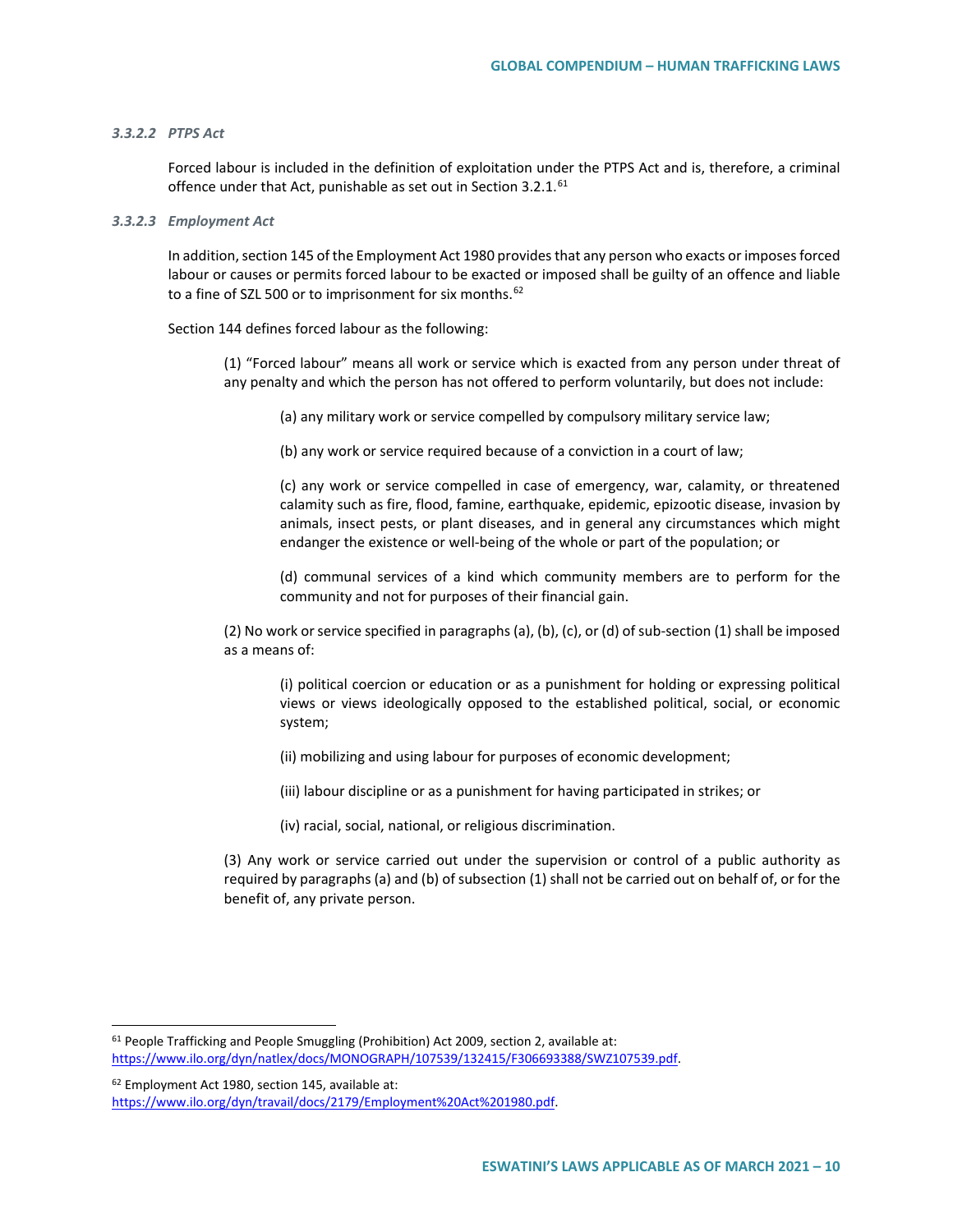(4) Before communal services of the kind mentioned in paragraph (d) of subsection (1) are exacted, the persons concerned or their representatives shall be consulted with regard to the need for those services.<sup>[63](#page-10-0)</sup>

#### *3.3.2.4 Child protection*

Section 29 of the Constitution protects a child from engaging in work that threatens the health, education, or development of that child.<sup>[64](#page-10-1)</sup>

Part XXV of the Children's Protection and Welfare Act deals with employment of children.<sup>[65](#page-10-2)</sup> A child is defined as a person below the age of 18 years.<sup>[66](#page-10-3)</sup> That Part provides:

- No person shall employ a child in exploitative labour, defined as labour that deprives or hinders the child from access to health, education, or development, or in hazardous employment, defined as work endangering the morals, health, safety, or development of the child.<sup>[67](#page-10-4)</sup>
- No person shall engage a child under 16 years in night work (night defined as 6 pm to 6 am) or work in industrial undertakings (defined as an undertaking other than in commerce or agriculture).<sup>[68](#page-10-5)</sup>
- The minimum employment age for a child is 15 years old.<sup>[69](#page-10-6)</sup>
- Any person who contravenes the provisions of Part XXV commits an offence and is liable on conviction for a fine of not less than SZL 15,000, imprisonment for a term of not less than two years, or both, but the punishment for a first conviction for violating sections 232(1), 234, or 236 is a fine of not less than SZL 100,000, imprisonment for a term of not less than five years, or both, and the punishment for a second or subsequent conviction is imprisonment for a minimum term of 10 years without the option of a fine.[70](#page-10-7)

Sections 97 to 100 of the Employment Act 1980 also deal with employment of children (defined as a person under the age of 15 years) and of young persons (defined as a person between 15 and 18 years old).<sup>[71](#page-10-8)</sup>

Section 97(1) provides that no person shall employ any child in any industrial undertaking other than (a) an industrial undertaking in which only members of the child's immediate family are employed; (b) a technical school under the supervision of a teacher or person authorised by the Education Minister; or (c) a nonprofit industrial undertaking that is conducted essentially for education purposes and approved as such by the Labour Commissioner in writing.<sup>[72](#page-10-9)</sup> Section 97(2) provides that no person shall employ any child in any undertaking during school hours, between 6 pm to 7 am, for more than six hours in any one day, for more

<span id="page-10-9"></span><sup>72</sup> *Id*., section 97(1).

<span id="page-10-0"></span> <sup>63</sup> *Id*., section 144.

<span id="page-10-1"></span><sup>&</sup>lt;sup>64</sup> Constitution of the Kingdom of Swaziland Act 2005, section 29, available at[: https://aceproject.org/ero](https://aceproject.org/ero-en/regions/africa/SZ/CONSTITUTION%20OF%20THE%20KINGDOM%20OF%20SWAZILAND%202005.pdf)[en/regions/africa/SZ/CONSTITUTION%20OF%20THE%20KINGDOM%20OF%20SWAZILAND%202005.pdf.](https://aceproject.org/ero-en/regions/africa/SZ/CONSTITUTION%20OF%20THE%20KINGDOM%20OF%20SWAZILAND%202005.pdf)

<span id="page-10-2"></span><sup>&</sup>lt;sup>65</sup> Children Protection and Welfare Act 2012, Part XXV, available a[t https://gazettes.africa/archive/sz/2011/sz-government](https://gazettes.africa/archive/sz/2011/sz-government-gazette-dated-2011-02-25-no-16.pdf)[gazette-dated-2011-02-25-no-16.pdf.](https://gazettes.africa/archive/sz/2011/sz-government-gazette-dated-2011-02-25-no-16.pdf)

<span id="page-10-3"></span><sup>66</sup> *Id*., section 2.

<span id="page-10-4"></span><sup>67</sup> *Id*., sections 232 and 236.

<span id="page-10-5"></span><sup>68</sup> *Id*., sections 233, 235, and 237.

<span id="page-10-6"></span><sup>69</sup> *Id*., section 234.

<span id="page-10-7"></span><sup>70</sup> *Id*., section 238.

<span id="page-10-8"></span><sup>71</sup> Employment Act 1980, section 2, available at: [https://www.ilo.org/dyn/travail/docs/2179/Employment%20Act%201980.pdf.](https://www.ilo.org/dyn/travail/docs/2179/Employment%20Act%201980.pdf)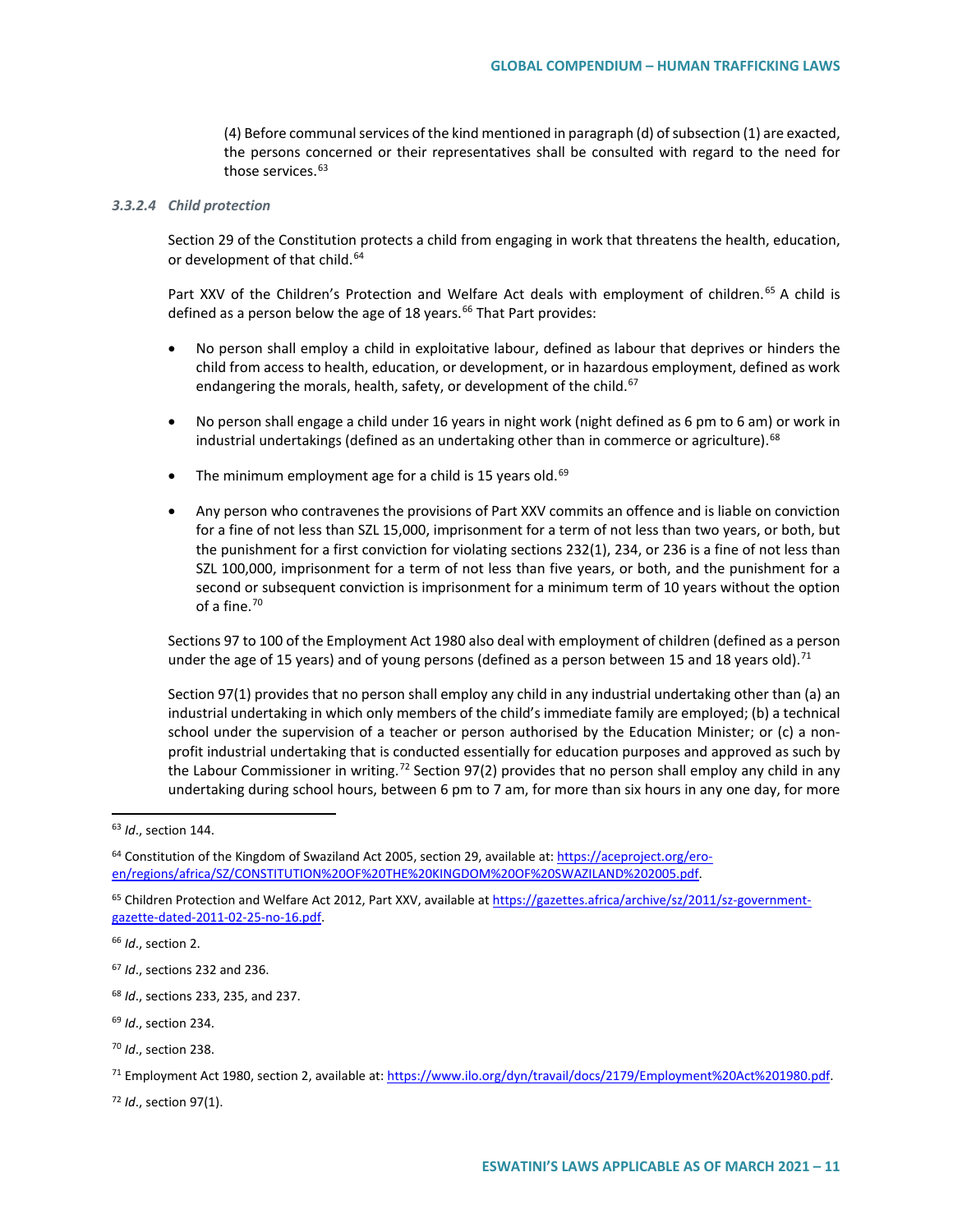than 33 hours in one week, or for more than four hours continuously, without an interval of at least one hour for a meal or rest.<sup>[73](#page-11-0)</sup>

Section 98(1) provides that no person shall employ a young person in any undertaking other than an agricultural undertaking between 6 pm and 7 am, except for the purposes of apprenticeship or vocational training approved by the Minister in writing after consultation with the Labour Advisory Board.<sup>[74](#page-11-1)</sup> Section 98(2) provides that where the Minister approves the employment of a young person, the young person shall be allowed to rest for at least 13 consecutive hours between any two periods of such employment.<sup>[75](#page-11-2)</sup>

Section 98(3) provides that no person shall employ a child or young person in (a) premises that are wholly or mainly used for the sale of intoxicating drinks for consumption on the premises; (b) work that is underground, dangerous, unhealthy, likely to harm the child's morals or behavior, or otherwise is proscribed[.76](#page-11-3)

Section 99(1) provides that, notwithstanding sections 97 and 98, a child or young person may be employed during the prohibited hours in the interest of art, science, education, any form of public entertainment, or for the purpose of making cinematographic films, under and in accordance with the conditions of a licence granted by the Minister.<sup>[77](#page-11-4)</sup> Every such licence shall contain conditions that the period of employment shall not continue after midnight, the person shall be allowed a rest period of at least 14 consecutive hours, and safeguards shall be taken to protect the health and morals of the person and to avoid interfering with the child's education.[78](#page-11-5)

Section 100 requires employers at their cost to ensure every young person employed in an industrial undertaking shall be medically examined at time of employment and annually thereafter until the person reaches 18 years.<sup>[79](#page-11-6)</sup> No person shall employ in an industrial undertaking a young person certified by a medical practitioner as being unfit for such employment.<sup>[80](#page-11-7)</sup> The employer shall discharge that person and pay any employment contract entitlements, including wages in lieu of notice.<sup>[81](#page-11-8)</sup>

Any person who employs a child or young person in violation of the Employment Act shall be guilty of an offence and liable on conviction to a fine not exceeding SZL 3,000, imprisonment not exceeding one year, or both.<sup>[82](#page-11-9)</sup>

<span id="page-11-2"></span><sup>75</sup> *Id*., section 98(2).

- <span id="page-11-6"></span><sup>79</sup> *Id*., section 100(1).
- <span id="page-11-7"></span><sup>80</sup> *Id*., section 100(2).
- <span id="page-11-8"></span><sup>81</sup> *Id*., section 100(3).
- <span id="page-11-9"></span><sup>82</sup> *Id*., section 109.

<span id="page-11-0"></span> <sup>73</sup> *Id*., section 97(2).

<span id="page-11-1"></span><sup>74</sup> *Id*., section 98(1).

<span id="page-11-3"></span><sup>76</sup> *Id*., section 98(3).

<span id="page-11-4"></span><sup>77</sup> *Id*., section 99(1).

<span id="page-11-5"></span><sup>78</sup> *Id*., section 99(3).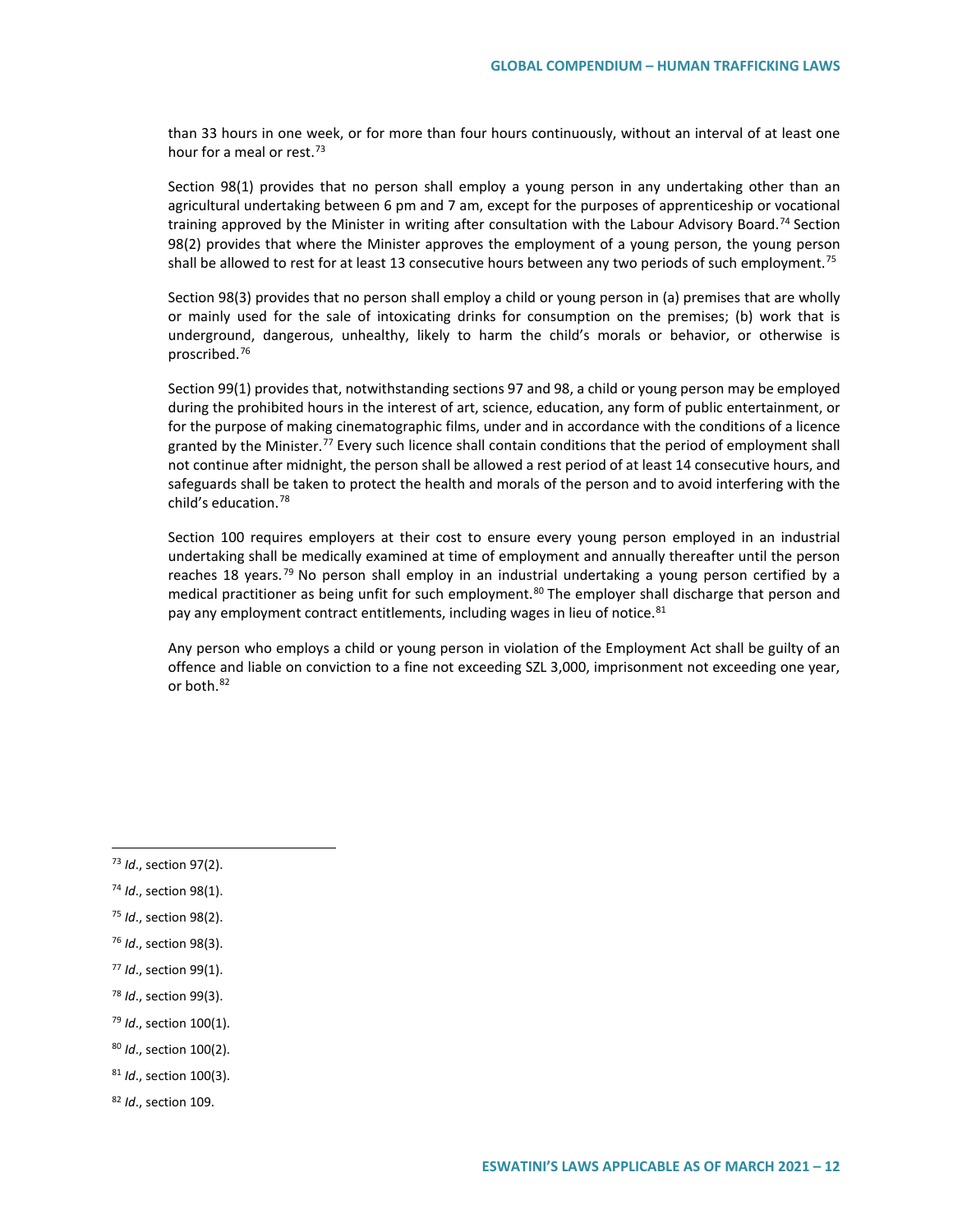#### *3.3.3. Deceptive recruiting for labor or services*

The PTPS Act includes deceptive recruitment in the offence of people trafficking, punishable as set out in Section 3.2.1.<sup>[83](#page-12-0)</sup>

## *3.3.4. Early and forced marriage*

Section 27 of the Constitution provides that men and women of marriageable age have the right to marry and start a family.<sup>[84](#page-12-1)</sup> Marriage requires the free and full consent of the intending spouses.<sup>[85](#page-12-2)</sup>

Section 3(1) of the Marriage Act 1964 provides that no male person below the age of 18 years and no female person below the age of 16 years may marry, provided that the Minister may allow such a marriage in special circumstances.<sup>[86](#page-12-3)</sup>

#### *3.3.5. Debt bondage*

Debt bondage is a practice similar to slavery and is therefore included in the offence of people trafficking under the PTPS Act.<sup>[87](#page-12-4)</sup> It is a criminal offence under that Act, punishable as set out in Section 3.2.1.

Debt bondage is the pledging by the debtor of their personal services or labour or those of a person under their control as security or payment for a debt, where the length and nature of the services is not clearly defined or the value of the services as reasonably assessed is not applied toward the liquidation of the debt.

#### *3.3.6. Any other relevant offenses*

Eswatini has no other relevant slavery-like offences.

# *3.3.7. Extraterritorial application of the offenses*

Refer to Section 3.2.2.

# **3.4. Human Trafficking/Smuggling-Related Criminal Offenses**

#### *3.4.1. International and domestic trafficking/smuggling of people*

The PTPS Act creates an offence of people smuggling. Section 19 provides that a person who arranges or assists a person's illegal entry into any country of which the person is not a citizen or permanent resident, including Eswatini, either knowingly or being reckless as to the fact that the person's entry is illegal, in order

<span id="page-12-2"></span><sup>85</sup> *Id*.

<span id="page-12-0"></span><sup>&</sup>lt;sup>83</sup> People Trafficking and People Smuggling (Prohibition) Act 2009, section  $12(1)(e)$ , available at: [https://www.ilo.org/dyn/natlex/docs/MONOGRAPH/107539/132415/F306693388/SWZ107539.pdf.](https://www.ilo.org/dyn/natlex/docs/MONOGRAPH/107539/132415/F306693388/SWZ107539.pdf)

<span id="page-12-1"></span><sup>84</sup> Constitution of the Kingdom of Swaziland Act 2005, section 27, available at[: https://aceproject.org/ero](https://aceproject.org/ero-en/regions/africa/SZ/CONSTITUTION%20OF%20THE%20KINGDOM%20OF%20SWAZILAND%202005.pdf)[en/regions/africa/SZ/CONSTITUTION%20OF%20THE%20KINGDOM%20OF%20SWAZILAND%202005.pdf.](https://aceproject.org/ero-en/regions/africa/SZ/CONSTITUTION%20OF%20THE%20KINGDOM%20OF%20SWAZILAND%202005.pdf)

<span id="page-12-3"></span><sup>86</sup> Marriage Act 1964, section 3(1), available at[: https://data.unicef.org/wp-content/uploads/2018/01/THE-MARRIAGE-](https://data.unicef.org/wp-content/uploads/2018/01/THE-MARRIAGE-ACT_1964_Swaziland.pdf)ACT 1964 Swaziland.pdf.

<span id="page-12-4"></span><sup>87</sup> People Trafficking and People Smuggling (Prohibition) Act 2009, sections 2 and 12, available at: [https://www.ilo.org/dyn/natlex/docs/MONOGRAPH/107539/132415/F306693388/SWZ107539.pdf.](https://www.ilo.org/dyn/natlex/docs/MONOGRAPH/107539/132415/F306693388/SWZ107539.pdf)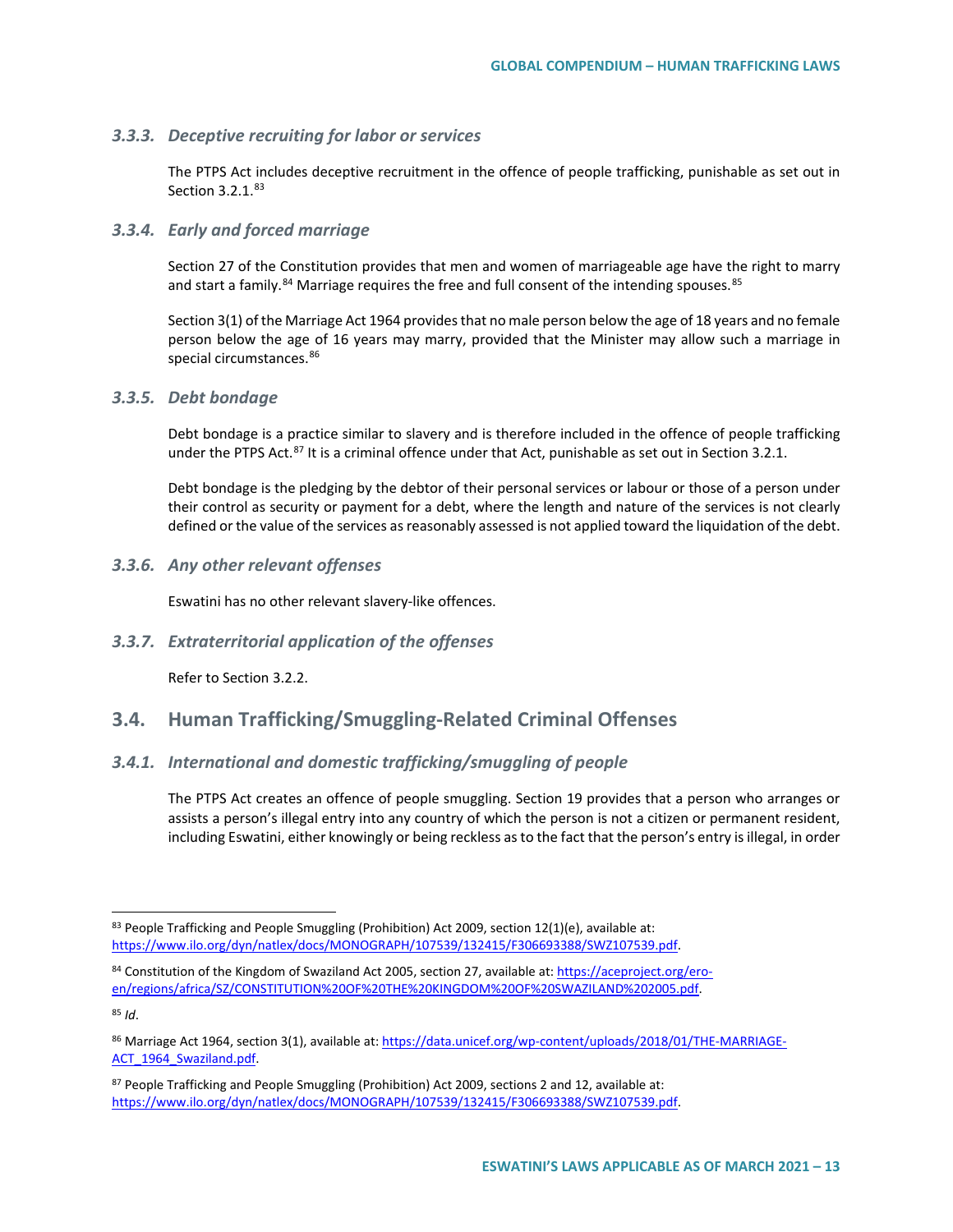to obtain a financial or other material benefit, commits the offence of people smuggling and is liable on conviction to a term of imprisonment not exceeding 18 years.<sup>[88](#page-13-0)</sup>

The PTPS Act also includes an aggravated people smuggling offence. Section 20 provides that a person who intentionally engages in people smuggling where (a) the smuggled person is or is intended to be subject to exploitation; (b) the smuggled person is subjected to torture or to any other cruel, inhuman, or degrading treatment; or (c) the life or safety of the smuggled person is or is likely to be endangered, regardless of whether the smuggled person arrives in the receiving country, commits an offence and is liable on conviction to a term of imprisonment not exceeding 20 years. [89](#page-13-1)

#### *3.4.2. International and domestic trafficking in children*

The PTPS Act creates the offence of children smuggling. Section 21 provides that a person who smuggles children for the purpose of exploitation commits an offence and is on conviction liable to a term of imprisonment not exceeding 20 years.<sup>[90](#page-13-2)</sup>

#### *3.4.3. Victim harboring*

The PTPS Act includes the harbouring of trafficked persons within the offence of people trafficking.<sup>[91](#page-13-3)</sup>

#### *3.4.4. Extraterritorial application of human trafficking and smuggling offenses.*

Refer to Section 3.2.2.

#### *3.4.5. International and domestic organ trafficking*

The PTPS Act defines exploitation to include the removal of human organs.<sup>[92](#page-13-4)</sup> Therefore, organ trafficking is a part of the criminal offence of people trafficking, punishable as set out in Section 3.2.1.

# **3.5. Online Exploitation of Children Offenses**

The SODVA provides offences for making, distributing, publishing, or benefitting from pornography involving a child.<sup>[93](#page-13-5)</sup> It is a defence to such an offence for a person to prove that the person engaged in this conduct for a genuine artistic, educational, legal, medical, scientific, or public benefit purpose, including Swazi cultural events, and the conduct was reasonable for that purpose.<sup>[94](#page-13-6)</sup>

<span id="page-13-5"></span>93 Sexual Offences and Domestic Violence Act 2018, sections 24-28, available at: [https://www.ilo.org/dyn/natlex/docs/SERIAL/108709/134536/F1384531235/SWZ108709%20Eng.pdf.](https://www.ilo.org/dyn/natlex/docs/SERIAL/108709/134536/F1384531235/SWZ108709%20Eng.pdf)

<span id="page-13-6"></span><sup>94</sup> *Id*., section 29.

<span id="page-13-0"></span> <sup>88</sup> *Id*., section 19.

<span id="page-13-1"></span><sup>89</sup> *Id*., section 20.

<span id="page-13-2"></span><sup>90</sup> *Id*., section 21.

<span id="page-13-3"></span><sup>91</sup> *Id*., section 12.

<span id="page-13-4"></span><sup>92</sup> People Trafficking and People Smuggling (Prohibition) Act 2009, section 2, available at: [https://www.ilo.org/dyn/natlex/docs/MONOGRAPH/107539/132415/F306693388/SWZ107539.pdf.](https://www.ilo.org/dyn/natlex/docs/MONOGRAPH/107539/132415/F306693388/SWZ107539.pdf)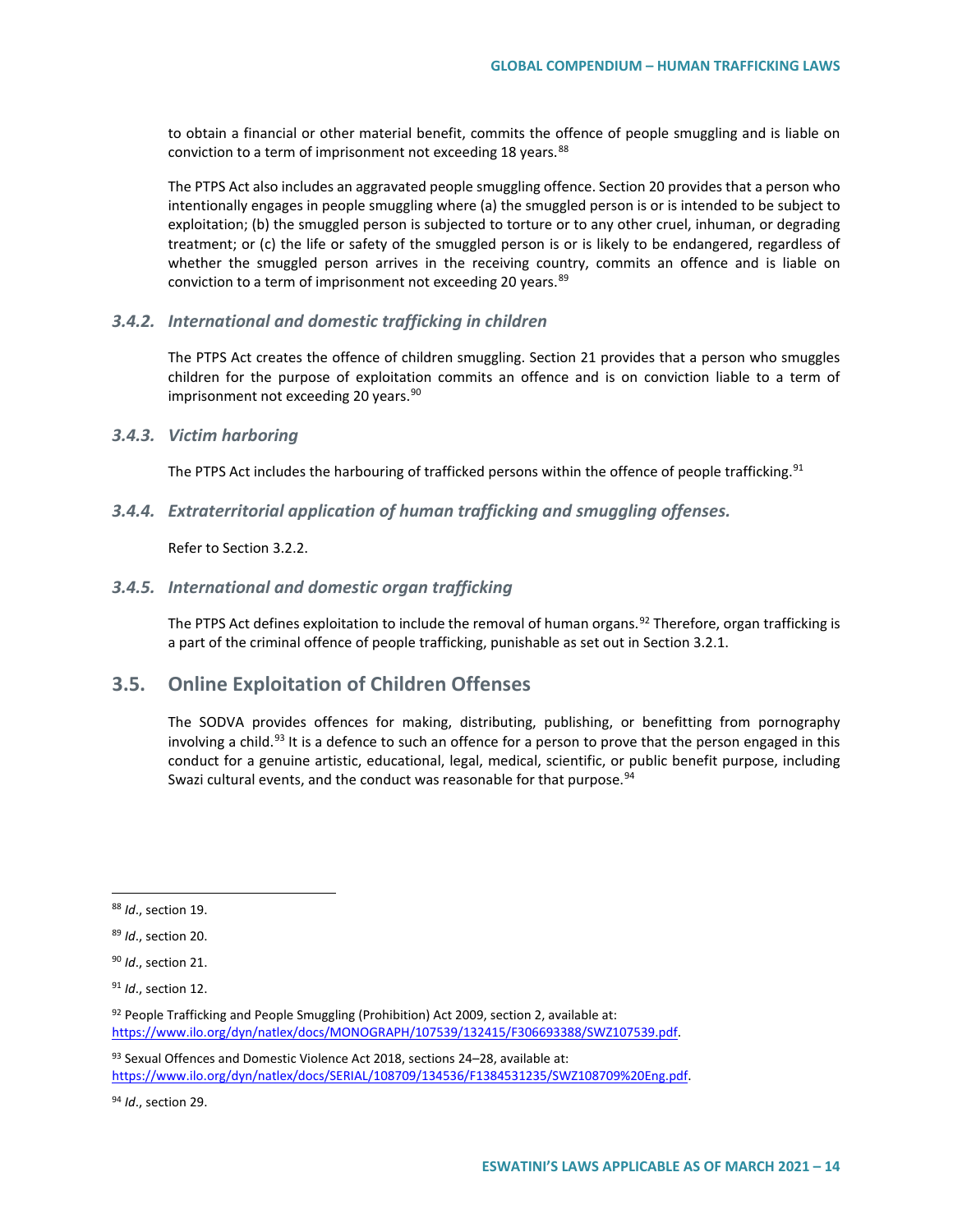Also, the general offence that prohibits exploitative child labour can apply where children are exploited online for purposes of child labour.<sup>[95](#page-14-0)</sup> Refer to Section 3.3.2.

# **3.6. Child Sex Tourism Offenses**

Child sex tourism is a form of sexual exploitation, which is part of the offence of people trafficking under the PTPS Act.<sup>[96](#page-14-1)</sup>

# **4. ESWATINI'S SUPPLY CHAIN REPORTING LEGISLATION**

Eswatini has no supply chain reporting legislation regarding human trafficking. The NSFAP may assist indirectly on chain supply issues.

# **5. FORCED LABOR: OVERVIEW OF ESWATINI'S APPLICABLE EMPLOYMENT AND MIGRATION LAWS**

# **5.1. Employment Law Rights for Victims of Human Trafficking and Forced Labor**

The Employment Act 1980 provides that an employee can recover owed wages in a Magistrates Court.<sup>[97](#page-14-2)</sup> An employee is defined under that Act as a person to whom wages are paid or are payable under a contract of employment.<sup>[98](#page-14-3)</sup> A contract of employment is defined as a contract of service, apprenticeship, or trainee-ship whether it is express or implied and, if it is express, whether it is oral or in writing.<sup>[99](#page-14-4)</sup>

The Wages Act of 1964 provides that wage regulation orders can be made for specific industries setting a minimum wage.<sup>[100](#page-14-5)</sup> These orders have been made for various industries. If a minimum wage is not paid to an employee, then the employer is guilty of an offence and is liable on conviction for a fine not exceeding SZL 100 for each offence, and the court shall order the employer to pay to the employee the shortfall (the minimum wage less the wage actually received).<sup>[101](#page-14-6)</sup> This Act defines an employee as a person who has entered into or works under a contract with an employer, whether the contract is for manual labour, clerical work, service, apprenticeship, or otherwise, expressed or implied, orally or in writing, or for money or other reward.[102](#page-14-7)

If no wages or other reward are payable to a person, then that person does not appear to fall within the definition of employee. The victims of forced labour could be in this category and would not be protected by employment laws. Civil remedies under those laws may not be available. But the PTPS Act would apply.

<span id="page-14-1"></span>96 People Trafficking and People Smuggling (Prohibition) Act 2009, section 12, available at: [https://www.ilo.org/dyn/natlex/docs/MONOGRAPH/107539/132415/F306693388/SWZ107539.pdf.](https://www.ilo.org/dyn/natlex/docs/MONOGRAPH/107539/132415/F306693388/SWZ107539.pdf)

<span id="page-14-2"></span> $97$  Employment Act 1980, section 54(1), available at: [https://www.ilo.org/dyn/travail/docs/2179/Employment%20Act%201980.pdf.](https://www.ilo.org/dyn/travail/docs/2179/Employment%20Act%201980.pdf) 

<span id="page-14-3"></span><sup>98</sup> *Id*., section 2.

<span id="page-14-4"></span><sup>99</sup> *Id*.

<span id="page-14-5"></span><sup>100</sup> Wages Act 1964, sections 11 and 15(1), available at: https://www.ilo.org/dyn/travail/docs/2174/Wages%20Act%201964.pdf.

<span id="page-14-6"></span><sup>101</sup> *Id*., section 15(2).

<span id="page-14-7"></span><sup>102</sup> *Id*., section 2.

<span id="page-14-0"></span> <sup>95</sup> *Id*., section 28.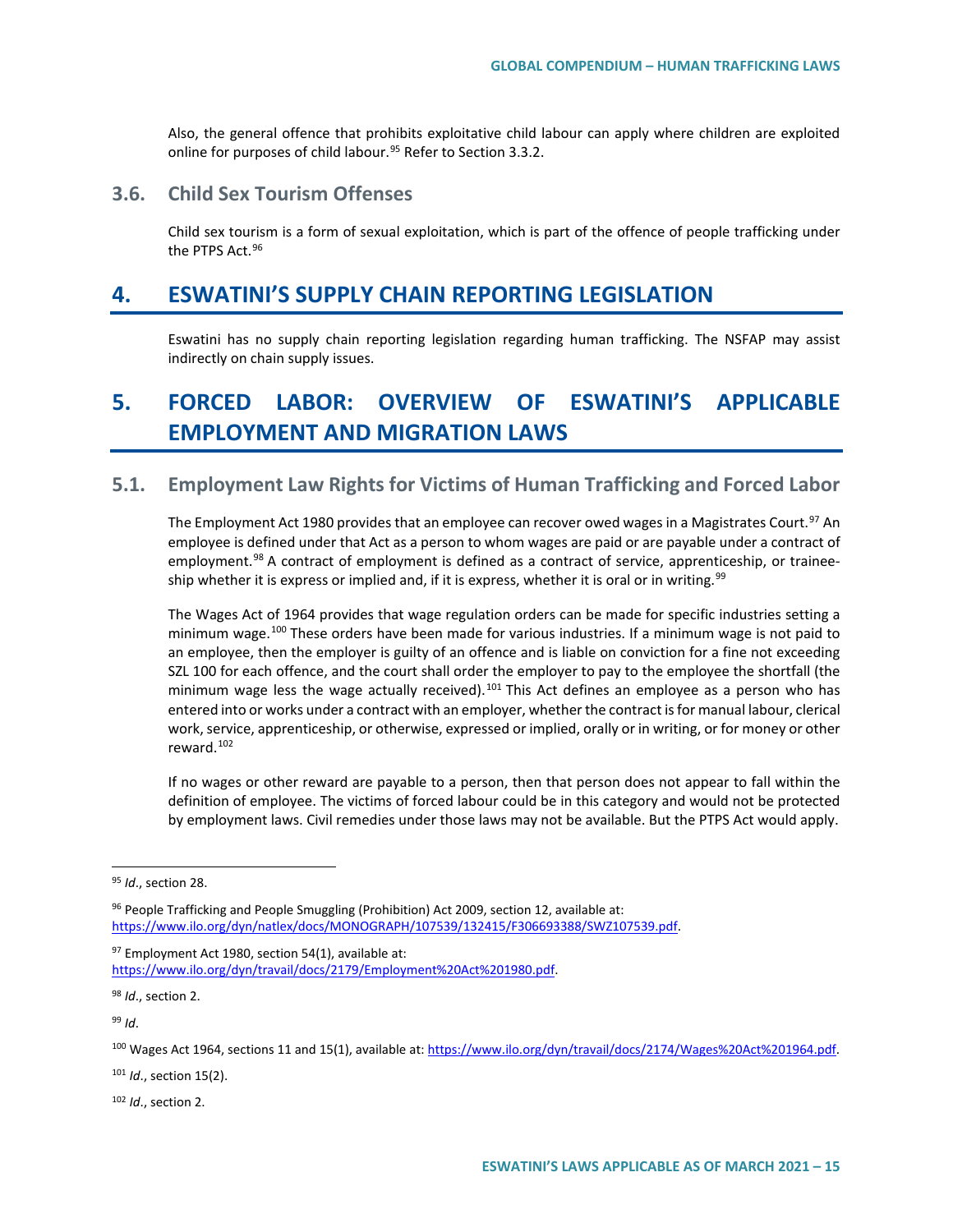# **5.2. Applicability of Employment Legislation in the Context of Forced Labor or Trafficking**

Based on the requirements specified in Section 5.1., victims of forced labour must receive some wages or other reward to enable employment laws to apply. Employment law does not provide any civil remedies to victims who do not fall within the definition of employees.

# **5.3. Statutory Rights**

# *5.3.1. Rights to minimum wages, entitlements, and other applicable minimum standards*

Where wage regulation orders are in force for specific industries, then minimum wages apply to employees in those industries. The Employment Act entitles employees to an annual holiday of at least two weeks, sick leave of 14 days with full pay and a further 14 days with half pay, and maternity leave for females of up to 12 weeks with two weeks of full pay.<sup>[103](#page-15-0)</sup>

# *5.3.2. Claims available in relation to misrepresentations and "sham" arrangements*

Eswatini has no applicable laws.

# *5.3.3. Claims available in relation to unlawful deductions, loans, and debt bondage*

The Employment Act permits an employer to make authorised deductions from an employee's wages.<sup>[104](#page-15-1)</sup> The authorised deductions are for any tax or rate required to be deducted by law, contributions to the National Provident Fund, any amount advanced to the employee by the employer, any membership dues to organisations, and cost of material, clothing (other than protective clothing), and tools.<sup>[105](#page-15-2)</sup> An employee may also assign a part of the employee's wages to another person.<sup>[106](#page-15-3)</sup>

The total amount to be deducted and assigned shall not in any pay period exceed one-third of the wages due to the employee for that pay period.<sup>[107](#page-15-4)</sup>

# *5.3.4. Remedies*

If a trafficking victim does not fit the definition of an employee under employment laws, then those laws do not provide any remedies. In that event, the PTPS Act can apply. That Act provides that traffickers who are convicted shall pay the trafficked person any amount of loss as determined by the court, including wages owed according to law regulating wages.<sup>[108](#page-15-5)</sup>

<span id="page-15-2"></span> $105$  *Id.* 

<span id="page-15-0"></span> $103$  Employment Act 1980, sections 121(1), 129(1), and 102(1), available at: [https://www.ilo.org/dyn/travail/docs/2179/Employment%20Act%201980.pdf.](https://www.ilo.org/dyn/travail/docs/2179/Employment%20Act%201980.pdf) 

<span id="page-15-1"></span><sup>104</sup> *Id*., section 56(1).

<span id="page-15-3"></span><sup>106</sup> *Id*., section 56(3).

<span id="page-15-4"></span><sup>107</sup> *Id*., section 56(4).

<span id="page-15-5"></span><sup>&</sup>lt;sup>108</sup> People Trafficking and People Smuggling (Prohibition) Act 2009, section 12(2), available at: [https://www.ilo.org/dyn/natlex/docs/MONOGRAPH/107539/132415/F306693388/SWZ107539.pdf.](https://www.ilo.org/dyn/natlex/docs/MONOGRAPH/107539/132415/F306693388/SWZ107539.pdf)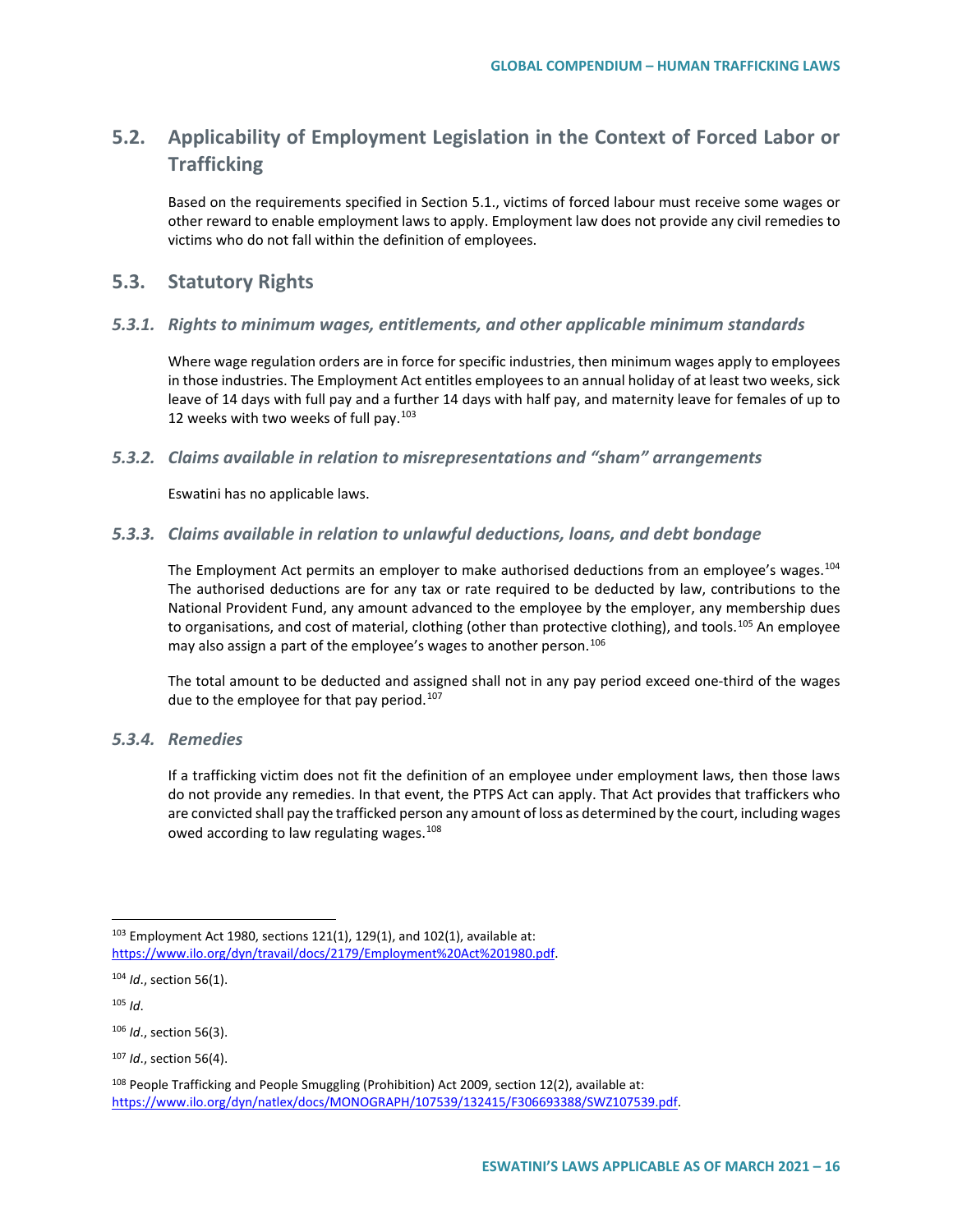#### *5.3.5. The well-being of workers: Rest time*

Refer to Section 3.3.2. for child rest times.

No person shall employ a domestic employee (person employed in or about a private dwelling house) for more than eight hours of actual work in any one day, for more than 48 hours of actual work spread over six days in any one week, continuously for a longer period than 4.5 hours actual work without a break of at least one hour.<sup>[109](#page-16-0)</sup> A domestic employee shall be allowed not less than one day of rest each week.<sup>[110](#page-16-1)</sup> But a domestic employee may consent to perform overtime at one-and-one-half times the normal wage.<sup>[111](#page-16-2)</sup>

## *5.3.6. The well-being of workers: Freedom to change jobs and right to leave*

An employee may terminate employment by giving the employer one week's notice.<sup>[112](#page-16-3)</sup> A longer period might be specified, such as in a collective agreement. $113$ 

# **5.4. Rights to a Safe Workplace and Compensation Associated With Enforcing Social Legislation**

The Eswatini Occupational Safety and Health Act of 2001 protects the safety and health of persons at work and at workplaces.<sup>[114](#page-16-5)</sup> Employee and employer are defined in this Act:

- Employee means "any person who is employed by or works for or assists an employer, in or at any workplace or any other premises."
- Employer means "an occupier or a person who in connection with any workplace or other premises subject to this Act employs or provides work for or permits any person in any matter whatsoever to assist him in the carrying out of his business in or about a workplace or other premises subject to this Act and includes any persons or undertaking, contractor, corporation, company, public authority or body of persons who or which has entered into contract of employment with an employee."[115](#page-16-6)

An employer or an occupier has a duty to ensure the safety and health of all employees during employment by securing safe and healthy working conditions in that employer's or occupier's workplace.<sup>[116](#page-16-7)</sup>

An employer must not expose persons other than its employees to hazards or dangers arising from that employer's activities.<sup>[117](#page-16-8)</sup>

<span id="page-16-0"></span> <sup>109</sup> Employment Act 1980, section 108(1), available at: [https://www.ilo.org/dyn/travail/docs/2179/Employment%20Act%201980.pdf.](https://www.ilo.org/dyn/travail/docs/2179/Employment%20Act%201980.pdf) 

<span id="page-16-1"></span><sup>110</sup> *Id*., section 108(2).

<span id="page-16-2"></span><sup>111</sup> *Id*., section 108(3).

<span id="page-16-3"></span><sup>112</sup> *Id*., section 33(1).

<span id="page-16-4"></span><sup>113</sup> *Id*., section 33(3).

<span id="page-16-5"></span><sup>114</sup> Occupational Safety and Health Act 2001, available at: [http://www.vertic.org/media/National%20Legislation/Swaziland/SZ\\_Occupational\\_Health\\_Act.pdf.](http://www.vertic.org/media/National%20Legislation/Swaziland/SZ_Occupational_Health_Act.pdf)

<span id="page-16-6"></span><sup>115</sup> *Id*., section 2.

<span id="page-16-7"></span><sup>116</sup> *Id*., section 9(1).

<span id="page-16-8"></span><sup>117</sup> *Id*., section 9(9).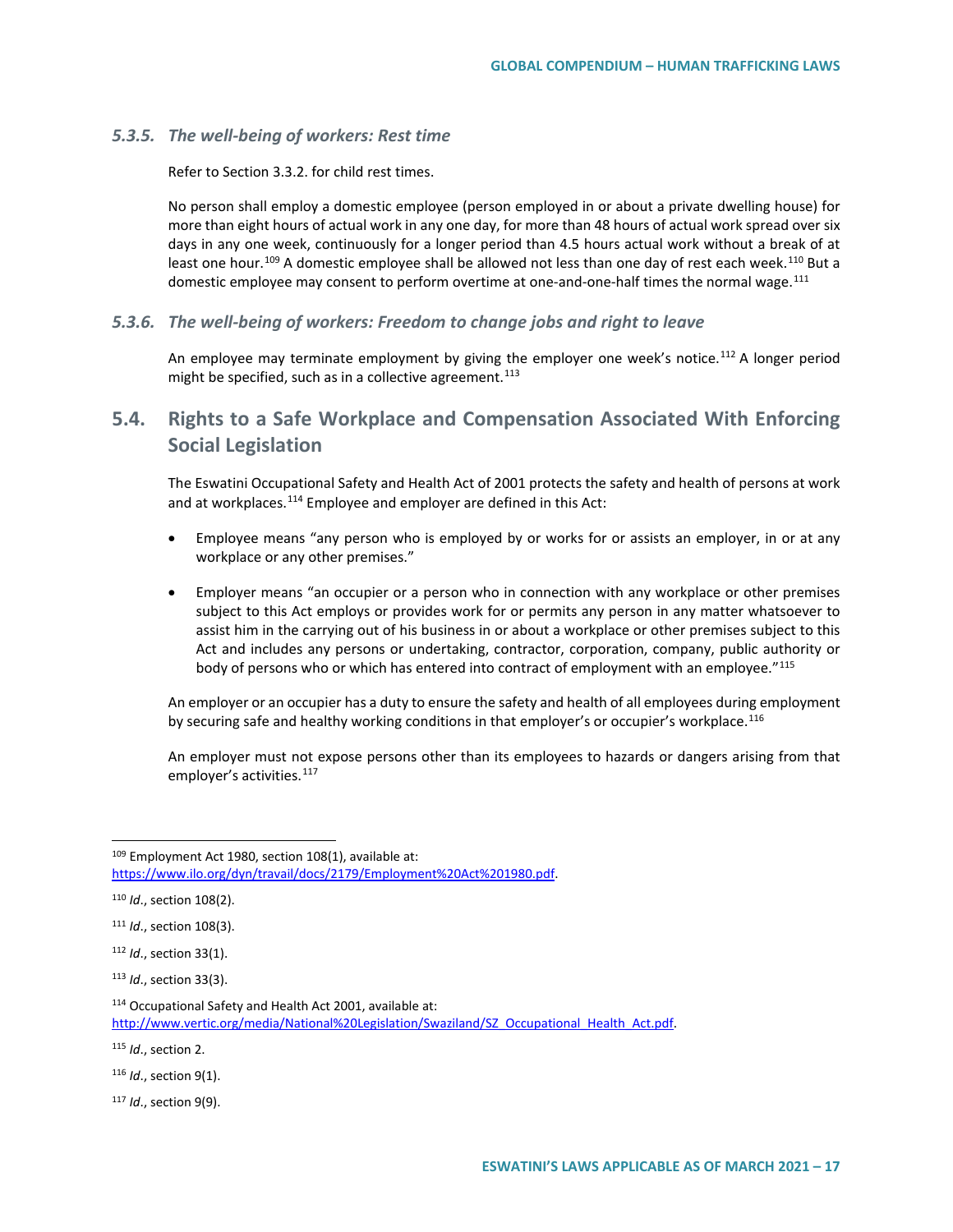Employees are protected from retaliation for reporting violations and are allowed to remove themselves from an imminent and serious risk to their safety and health. $118$ 

The Workmen's Compensation Act 1983 (**WC Act**) also provides that, in general, the employer must compensate a worker who is injured in a workplace accident.<sup>[119](#page-17-1)</sup> A worker generally means a person who has entered into or works under a contract of service, apprenticeship, or traineeship, whether the contract is express or implied, whether it is oral or in writing, and whether the remuneration is calculated by time or work done.<sup>120</sup> The Act requires employers to take out insurance to cover their liability under that Act.<sup>[121](#page-17-3)</sup>

If an employer does not pay compensation as required by the WC Act, the employer is guilty of an offence and liable on conviction to a fine not exceeding SZL 500,000, imprisonment not exceeding 12 months, or both.[122](#page-17-4)

# **5.5. Access to Justice and Practical Issues Associated With Enforcing Social Legislation**

Access to justice is difficult for victims in Eswatini. Enforcing legislation through prosecutions has progressed slowly. The Government has focused on training programs for police and other actors.

Victims often are not aware of their rights and remedies and the protection available to them. Victims also lack assistance to make claims and seek protection. The NSFAP is seeking to address these issues through public awareness campaigns, and there have been few prosecutions. One prosecution in 2020 resulted in 15 years imprisonment.<sup>[123](#page-17-5)</sup> Prosecution currently is not seen as a major deterrence.

The Royal Eswatini Police Service, Director of Public Prosecution, immigration officers, and social workers are frontline responders that may assist victims. Some NGOs assist victims from time to time subject to available resources and funding.

# **5.6. Interaction Between Employment Law and Migration**

## *5.6.1. Employment rights affected where employment is unlawful under migration law*

If the victims meet the definition of "employees," claims under employment law are available.<sup>[124](#page-17-6)</sup>

Victims of forced labor or trafficking do not face criminal sanctions under migration laws. Section 63 of the PTPS Act provides that a trafficked or smuggled person shall not be liable to criminal prosecution in respect of illegal entry into the receiving country, the period of unlawful residence in the receiving country, and the

<span id="page-17-0"></span> <sup>118</sup> *Id*., section 18.

<span id="page-17-1"></span><sup>119</sup> Workmen's Compensation Act 1983, section 5, available at: [https://www.ilo.org/dyn/natlex/docs/ELECTRONIC/27203/127269/F-1634665203/SWZ27203.pdf.](https://www.ilo.org/dyn/natlex/docs/ELECTRONIC/27203/127269/F-1634665203/SWZ27203.pdf) 

<span id="page-17-2"></span><sup>120</sup> *Id*., section 2.

<span id="page-17-3"></span><sup>121</sup> *Id*., section 25(1).

<span id="page-17-4"></span><sup>122</sup> *Id*., section 46(1).

<span id="page-17-5"></span><sup>123</sup> U.S. Dep't of State, Trafficking in Persons Report 203 (2020), available at[: https://www.hsdl.org/?abstract&did=840354.](https://www.hsdl.org/?abstract&did=840354)

<span id="page-17-6"></span><sup>124</sup> Employment Act 1980, section 2, available at: https://www.ilo.org/dyn/travail/docs/2179/Employment%20Act%201980.pdf.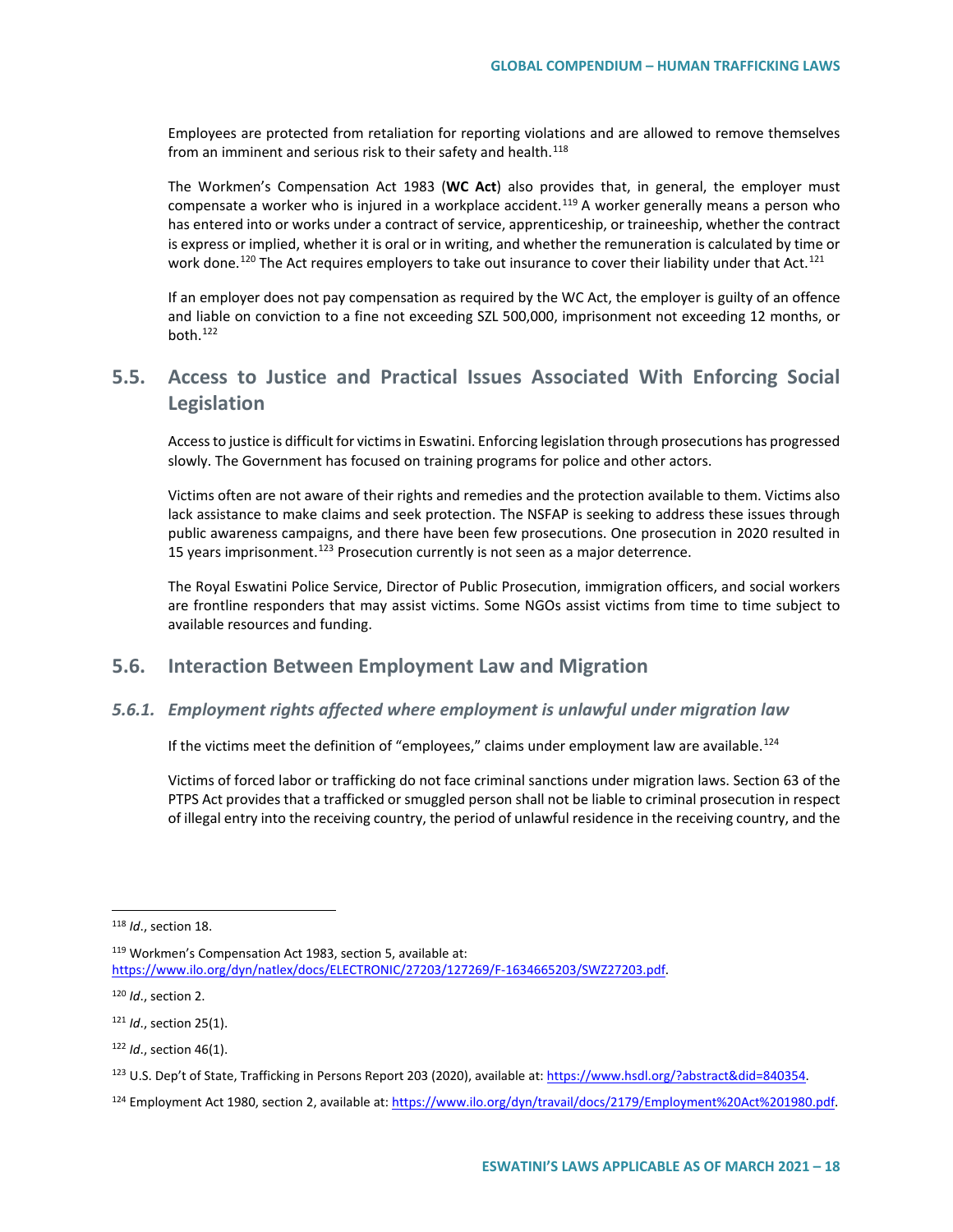procurement or possession of any fraudulent travel or identity document where such acts are the direct consequence of people trafficking or people smuggling.<sup>[125](#page-18-0)</sup>

*5.6.2. Rights/remedies available under applicable migration law and regulations*

Rights and remedies for victims are derived from the PTPS Act. The migration laws do not assist.

**5.7. Employment laws and child labor**

Refer to Section 3.3.2.

# **6. GOVERNMENT PROCUREMENT RULES**

# **6.1. Overview**

The Procurement Act 2011 (**Procurement Act**) governs Swazi government procurement.[126](#page-18-1) The Act has a Code of Conduct for Tenderers and Suppliers.<sup>[127](#page-18-2)</sup> That Code states that such persons must abide by all laws, but no specific provisions require them to covenant that their business does not use trafficked workers or that they do not otherwise act in violation of human trafficking laws.

The Procurement Act and its regulations establish a public procurement framework. The purpose of that Act is to establish public procurement institutions and to regulate the procurement of goods, work, and services by procuring entities. Its objectives include transparency and accountability in public procurement while maintaining appropriate confidentiality of information, economy, efficiency, maximum competition in the use of public funds, and fair treatment of suppliers.

The Procurement Act established the Eswatini Public Procurement Regulatory Agency as an independent regulatory body with responsibility for policy, regulation, oversight, professional development, and information management and dissemination in the field of public procurement.<sup>[128](#page-18-3)</sup> The Act also provides for Tender Boards with suitably qualified people to evaluate tenders.<sup>[129](#page-18-4)</sup> The Act and its regulations set out the rules to be followed for public procurement.

<span id="page-18-1"></span><sup>126</sup> Procurement Act 2011, available at: [http://www.gov.sz/images/stories/finance/corporate%20Services/the%20procurement%20act%202011.pdf.](http://www.gov.sz/images/stories/finance/corporate%20Services/the%20procurement%20act%202011.pdf) 

<span id="page-18-4"></span><sup>129</sup> *Id*., section 25.

<span id="page-18-0"></span><sup>125</sup> People Trafficking and People Smuggling (Prohibition) Act 2009, section 63, available at: [https://www.ilo.org/dyn/natlex/docs/MONOGRAPH/107539/132415/F306693388/SWZ107539.pdf.](https://www.ilo.org/dyn/natlex/docs/MONOGRAPH/107539/132415/F306693388/SWZ107539.pdf)

<span id="page-18-2"></span><sup>127</sup> *Corporate Services*, Government of the Kingdom of Swaziland: Ministry of Finance, available at:

[http://www.gov.sz/index.php/ministries-departments/ministry-of-finance/corporate-services/71-finance/finance/1391-public](http://www.gov.sz/index.php/ministries-departments/ministry-of-finance/corporate-services/71-finance/finance/1391-public-procument)[procument.](http://www.gov.sz/index.php/ministries-departments/ministry-of-finance/corporate-services/71-finance/finance/1391-public-procument) 

<span id="page-18-3"></span><sup>128</sup> Procurement Act 2011, section 9, available at: [http://www.gov.sz/images/stories/finance/corporate%20Services/the%20procurement%20act%202011.pdf.](http://www.gov.sz/images/stories/finance/corporate%20Services/the%20procurement%20act%202011.pdf)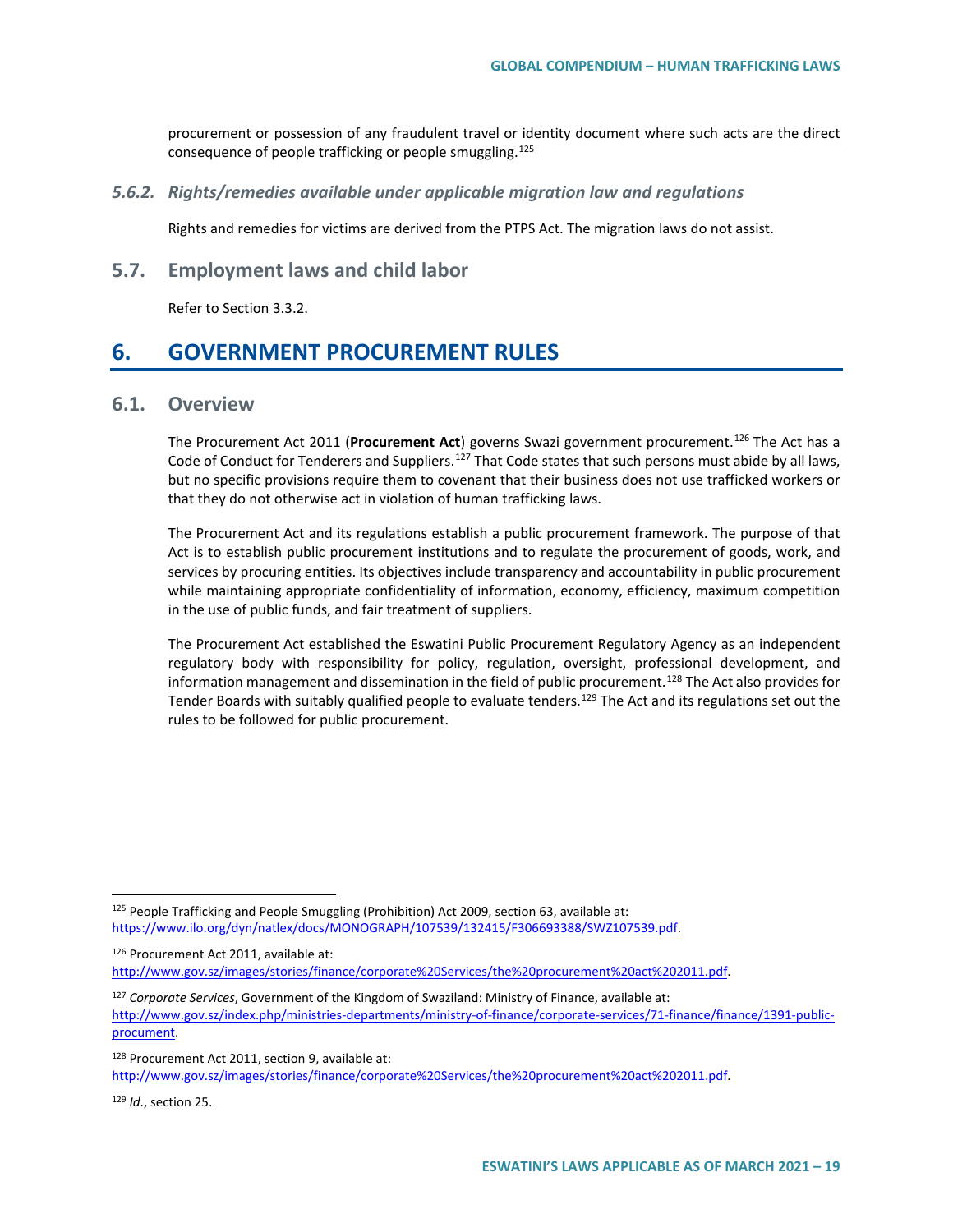# **6.2. Government Procurement Rules and Action Plan**

The Procurement Act provides that a tenderer is eligible to participate in a public procurement only if it meets certain conditions, including that it adheres to basic labour legislation, such as the Employment Act.<sup>[130](#page-19-0)</sup> Refer to Section 3.3.2. for provisions on forced labour offences.

# **7. RESTITUTION AND VICTIM COMPENSATION**

A convicted trafficker shall pay to the trafficked person any amount of loss as the court may determine.<sup>[131](#page-19-1)</sup> Amount of loss is defined in section 2 as including (a) costs of medical, physical, psychological, or psychiatric treatment required by the trafficked person; (b) costs of physical and occupational therapy or rehabilitation required by the victim; (c) costs of necessary transportation, temporary childcare, temporary housing, or the movement of the trafficked person to a place of temporary safe residence; and (d) lost income and due wages according to law regulating wages.<sup>[132](#page-19-2)</sup>

Part VI of the PTPS Act provides for the Government's care and protection of trafficked persons, including places of refuge, medical examinations and treatment, and hospitalisation of those persons.<sup>[133](#page-19-3)</sup>

The Government allocates limited funding to a victim assistance fund for protective services but does not have shelter policies or guidelines to ensure quality of care for trafficking victims. The primary shelter available is inadequate. NGOs are involved from time to time in building shelters and other facilities for trafficked persons.

# **8. ESWATINI'S MULTIDISCIPLINARY/INTERAGENCY COOPERATION APPROACH**

# **8.1. Overview**

Various government agencies within Eswatini deal with human trafficking, but they are poorly resourced with little funding. These include the Commission on Human Rights and Public Administration, the Task Force for the Prevention of People Trafficking and People Smuggling, Ministry of Home Affairs, the Ministry of Labour & Social Security, the Royal Eswatini Police Service, the Director of Public Prosecution, and the Children's Services Department.

# **8.2. Responsible Agencies**

#### *8.2.1. Commission on Human Rights and Public Administration*

This Commission is established pursuant to section 163 of the Constitution.<sup>[134](#page-19-4)</sup> It investigates complaints concerning alleged violations of fundamental rights and freedoms under the Constitution and then takes

<span id="page-19-2"></span><sup>132</sup> *Id*., section 2.

<span id="page-19-3"></span><sup>133</sup> *Id*., Part VI.

<span id="page-19-0"></span> <sup>130</sup> *Id*., section 40(1).

<span id="page-19-1"></span><sup>&</sup>lt;sup>131</sup> People Trafficking and People Smuggling (Prohibition) Act 2009, section 12(2), available at: [https://www.ilo.org/dyn/natlex/docs/MONOGRAPH/107539/132415/F306693388/SWZ107539.pdf.](https://www.ilo.org/dyn/natlex/docs/MONOGRAPH/107539/132415/F306693388/SWZ107539.pdf)

<span id="page-19-4"></span><sup>134</sup> Constitution of the Kingdom of Swaziland Act 2005, section 163, available at[: https://aceproject.org/ero](https://aceproject.org/ero-en/regions/africa/SZ/CONSTITUTION%20OF%20THE%20KINGDOM%20OF%20SWAZILAND%202005.pdf)[en/regions/africa/SZ/CONSTITUTION%20OF%20THE%20KINGDOM%20OF%20SWAZILAND%202005.pdf.](https://aceproject.org/ero-en/regions/africa/SZ/CONSTITUTION%20OF%20THE%20KINGDOM%20OF%20SWAZILAND%202005.pdf)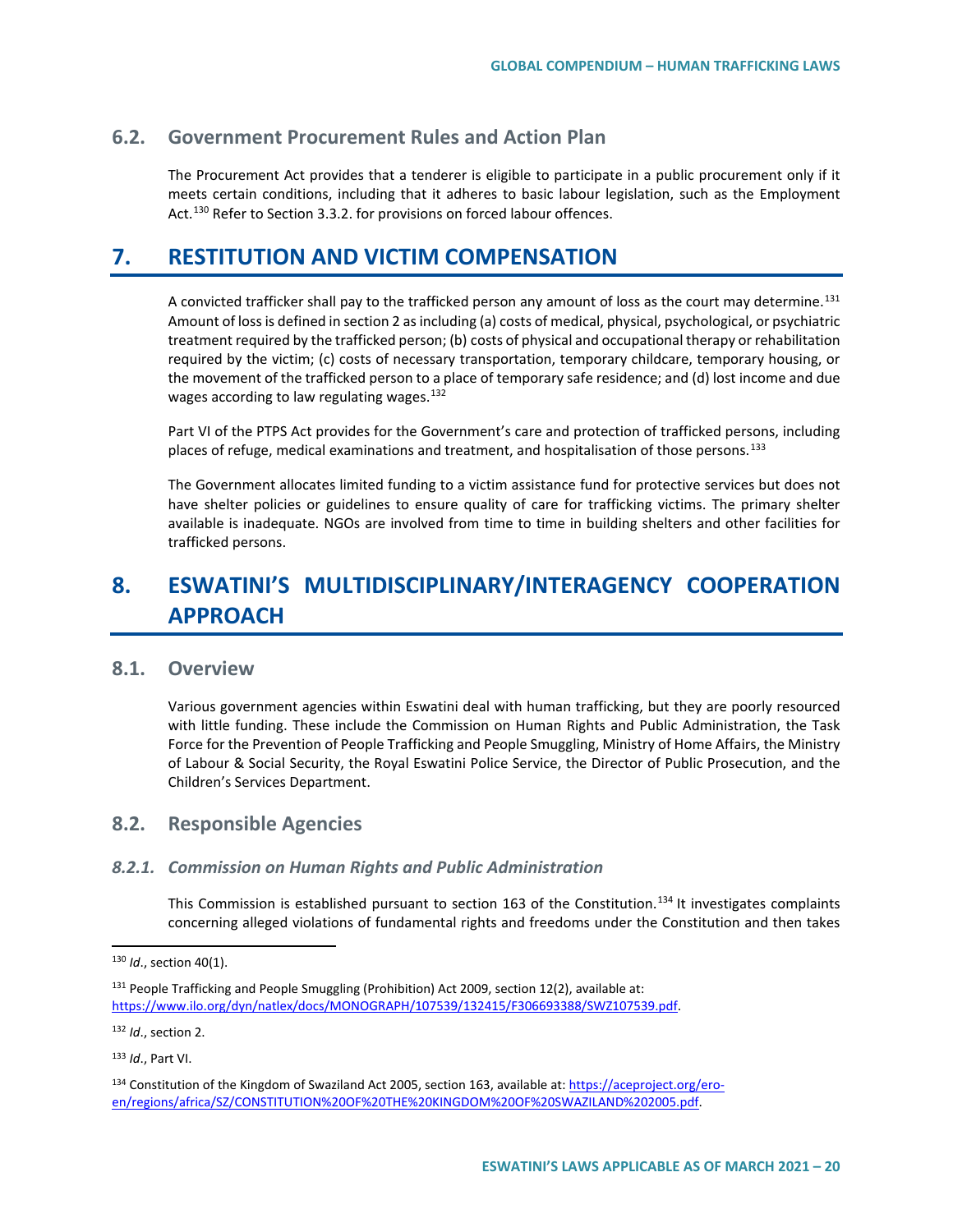appropriate remedial action. It may refer matters to the Director of Public Prosecutions or bring proceedings to restrain enforcement of legislation. It is independent and not subject to the direction or control of any person or authority.

## *8.2.2. Task Force for the Prevention of People Trafficking and People Smuggling*

This Task Force is established by the PTPS Act and is responsible for coordinating the implementation of the PTPS Act, formulating policies and programmes to prevent and suppress people trafficking or people smuggling, formulating victim assistance and protection programmes, and initiating education programmes to increase public awareness.<sup>[135](#page-20-0)</sup> It is leading the current national action plan.

## *8.2.3. Ministry of Home Affairs*

This Ministry is responsible for immigration services, refugees, non-governmental organisations, and citizenship matters. Enforcement officers under the PTPS Act include immigration officers.<sup>[136](#page-20-1)</sup>

## *8.2.4. Ministry of Labour & Social Security*

This Ministry's responsibilities include administration of the Employment Act, the Wages Act, and the Occupational Health and Safety Act.

## *8.2.5. Royal Eswatini Police Service*

The Police Service Act of 2018 establishes the Police Service, which is responsible for enforcing all laws of Eswatini, apprehending offenders, and bringing them to justice.<sup>[137](#page-20-2)</sup> Police officers are enforcement officers under the PTPS Act.<sup>[138](#page-20-3)</sup>

## *8.2.6. Director of Public Prosecutions*

The position of Director of Public Prosecutions is established by the Constitution.<sup>[139](#page-20-4)</sup> The Director has the power to institute, prosecute, and supervise all criminal prosecutions in the country, which includes people trafficking offences under the PTPS Act.

# *8.2.7. Children's Services Department*

This Department enforces legislation relating to children. It also develops and implements policies, plans, and programmes for children consistent with the United Nations treaties and conventions on child rights ratified by Eswatini.

<span id="page-20-2"></span>137 Police Service Act of 2018, section 3, available at: <https://www.ilo.org/dyn/natlex/docs/MONOGRAPH/107531/132412/F1549253153/SWZ107531%20Part%20I.pdf> (Part 1) and <https://www.ilo.org/dyn/natlex/docs/MONOGRAPH/107531/132413/F-1666388804/SWZ107531%20Part%20II.pdf> (Part 2).

<span id="page-20-0"></span><sup>135</sup> People Trafficking and People Smuggling (Prohibition) Act 2009, Part II, available at: [https://www.ilo.org/dyn/natlex/docs/MONOGRAPH/107539/132415/F306693388/SWZ107539.pdf.](https://www.ilo.org/dyn/natlex/docs/MONOGRAPH/107539/132415/F306693388/SWZ107539.pdf)

<span id="page-20-1"></span><sup>136</sup> *Id*., section 26(1)(b).

<span id="page-20-3"></span><sup>138</sup> People Trafficking and People Smuggling (Prohibition) Act 2009, section 26(1)(a), available at: [https://www.ilo.org/dyn/natlex/docs/MONOGRAPH/107539/132415/F306693388/SWZ107539.pdf.](https://www.ilo.org/dyn/natlex/docs/MONOGRAPH/107539/132415/F306693388/SWZ107539.pdf)

<span id="page-20-4"></span><sup>139</sup> Constitution of the Kingdom of Swaziland Act 2005, section 162, available at[: https://aceproject.org/ero](https://aceproject.org/ero-en/regions/africa/SZ/CONSTITUTION%20OF%20THE%20KINGDOM%20OF%20SWAZILAND%202005.pdf)[en/regions/africa/SZ/CONSTITUTION%20OF%20THE%20KINGDOM%20OF%20SWAZILAND%202005.pdf.](https://aceproject.org/ero-en/regions/africa/SZ/CONSTITUTION%20OF%20THE%20KINGDOM%20OF%20SWAZILAND%202005.pdf)